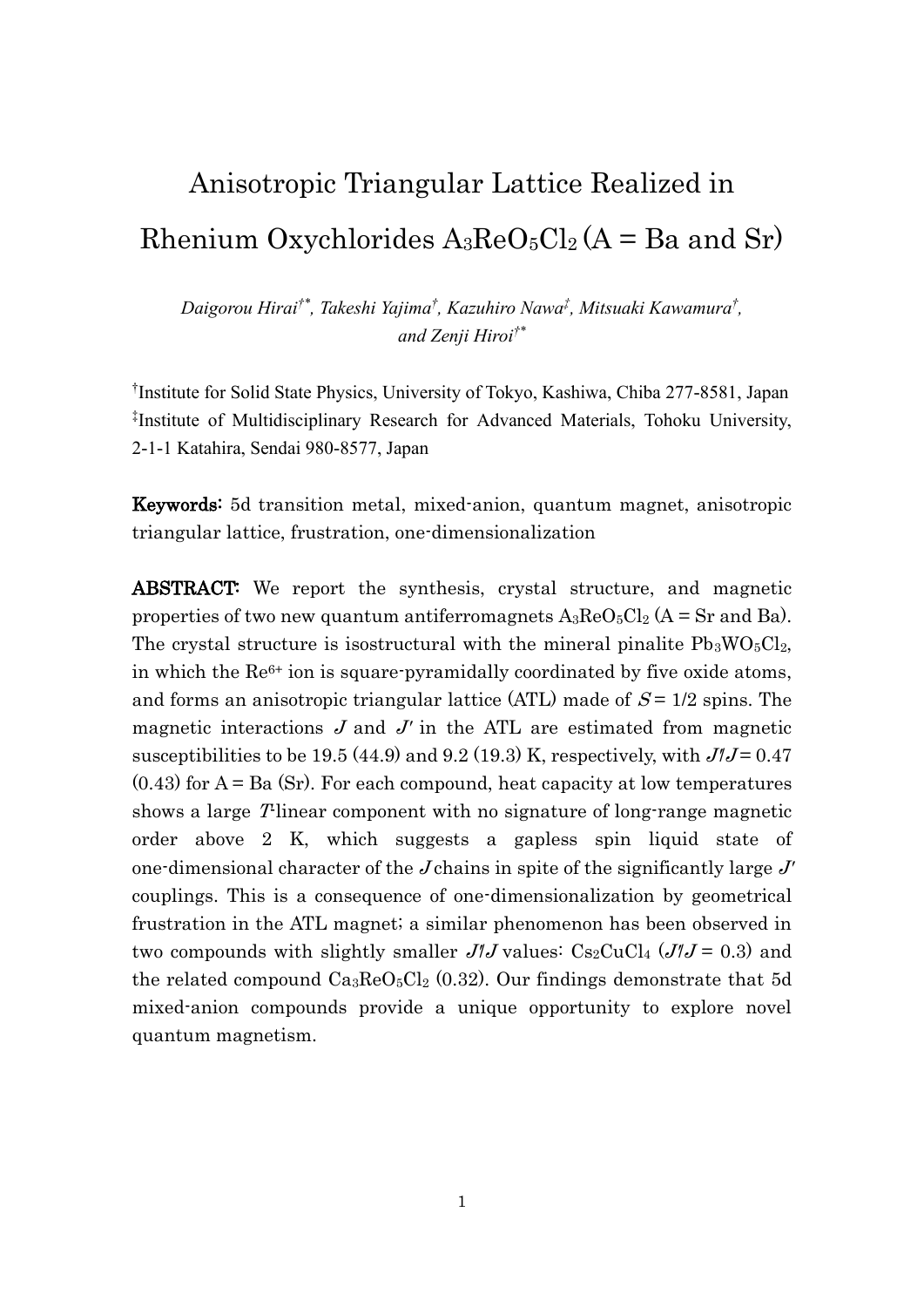#### 1. INTRODUCTION

In most magnetic compounds, a long-range order (LRO) takes place at a low temperature on a scale to match the energy of magnetic interactions between spins. Alternatively, in the presence of strong quantum fluctuations, the LRO is replaced by an exotic electronic state called the quantum spin liquid (QSL). A typical QSL is a Tomonaga-Luttinger liquid (TLL) known as the ground state of a one-dimensional (1D) antiferromagnetic Heisenberg spin- $1/2$  chain<sup>1,2</sup>, in which quantum fluctuations are enormously enhanced owing to the small numbers of neighboring spins and the small spin quantum number. In higher dimensions with more neighbors, however, quantum fluctuations may not be sufficient to maintain such QSL states as the ground states. On the other hand, Anderson proposed that an additional ingredient, that is the geometrical frustration, can enhance fluctuations and stabilize an exotic liquid-like ground state called the resonating valence bond (RVB) state even in two- or three-dimensional (2D or 3D) frustrated systems, such as triangular lattice antiferromagnets <sup>3</sup>. Lured by this intriguing theoretical prediction, enormous studies have been devoted to realizing QSLs in 2D and 3D systems4.

The ground state of the 2D triangular lattice antiferromagnet, which was initially predicted to host an RVB state<sup>3</sup>, is now established both theoretically and experimentally to be a noncollinear LRO with neighboring spins forming  $120^{\circ}$  angle to each other<sup>5-8</sup>, as depicted in Fig. 1a. On the other hand, an anisotropic triangular lattice (ATL) with two kinds of magnetic interactions,  $J$  and  $J'$ , has been focused<sup>9-18</sup>; the ATL model bridges the regular triangular lattice at  $J = J'$  and isolated 1D spin chains in the limit of  $J = 0$  (Fig. 1a). The theoretical study shows that a 120° LRO is robust at  $J/J$ larger than 0.8, while, interestingly, a TLL-like gapless QSL state appears in a wide parameter range of J*ʹ*/J smaller than 0.6–0.79–16. As schematically shown in Fig. 1b, the interchain interactions are effectively canceled owing to the geometrical frustration when an antiferromagnetic correlation develops within the chains upon cooling below  $\nu J/k_B$ , which makes the ATL magnet into a set of decoupled 1D spin chains. As a consequence of this "one dimensionalization" by frustration<sup>15</sup>, a TLL-like QSL state is realized in the apparently 2D lattice with significantly large J*ʹ* couplings. On the other hand, the ground state realized for the intermediate anisotropy region at J*ʹ*/J between 0.6 and 0.8 is still in debate: various ground states, such as gapped  $QSL<sup>10,16</sup>$ , a spiral LRO<sup>17,18</sup>, and a dimer-ordered phase<sup>9</sup> are expected to appear in this region; they are nearly degenerate owing to the strong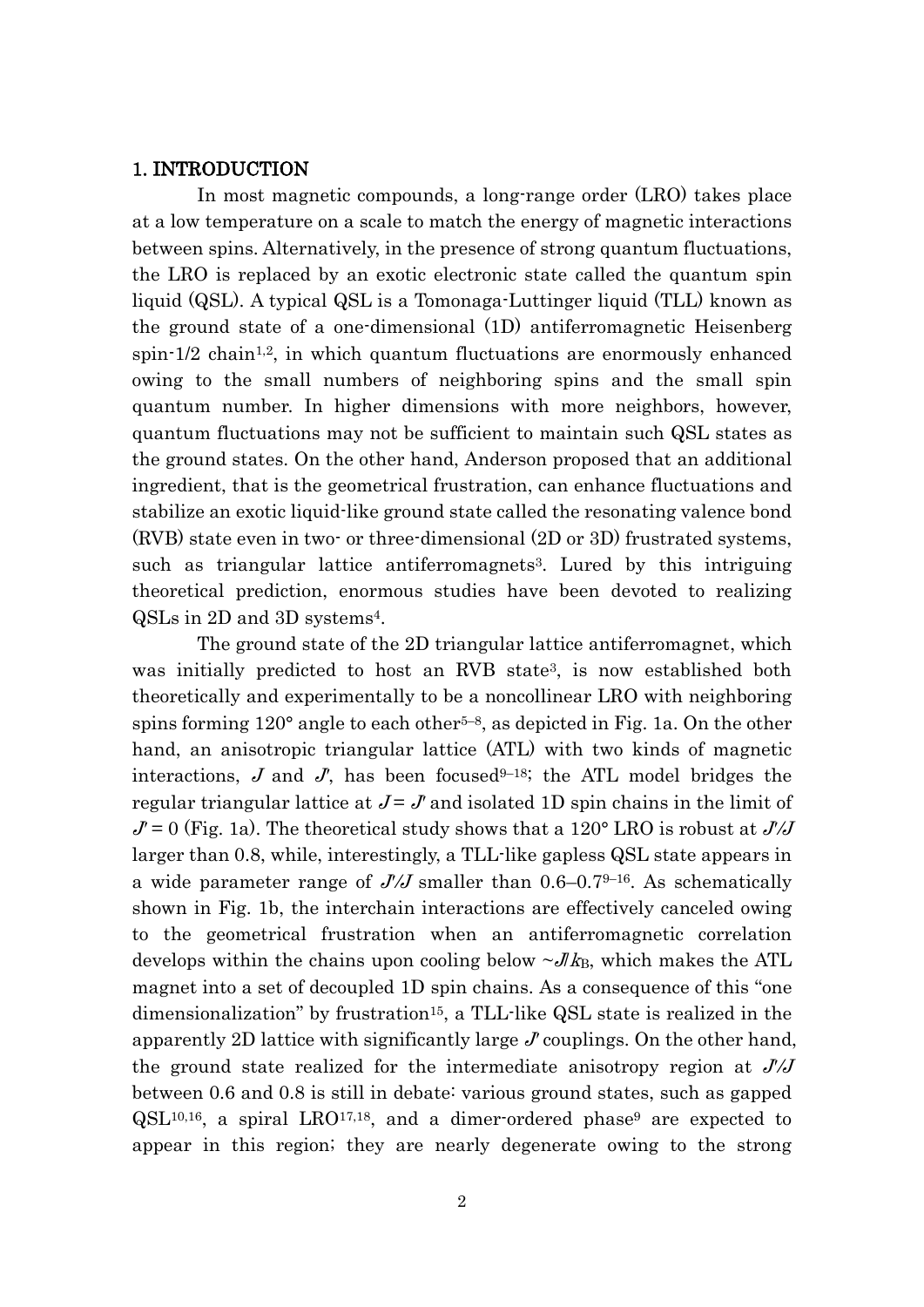frustration.

On the experimental side, a few model compounds for the ATL have been studied thus far. The most intensively investigated is  $Cs<sub>2</sub>CuCl<sub>4</sub>$  with  $J=$ 4.3 K and  $J/J = 0.3^{19-22}$ , in which inelastic neutron scattering experiments revealed QSL-like spin excitations<sup>19,20</sup> which is interpreted as evidence of the one-dimensionalization by frustration in the ATL14. Another well-studied compound is  $\kappa$ -(BEDT-TTF)<sub>2</sub>Cu<sub>2</sub>(CN)<sub>3</sub>, which has  $J = 250$  K<sup>23</sup> with  $J/J = 0.3-$ 124–27. For a better understanding of ATL magnets, more compounds in the wide range of J*ʹ*/J are required.



Figure 1. Schematic phase diagram of the Heisenberg spin-1/2 anisotropic triangular lattice (ATL) magnet as a function of the anisotropy in the magnetic interactions  $J^{\prime}/J$ . In the limit of  $J^{\prime}/J = 0$ , the ground state is known as a Tomonaga-Luttinger liquid (TLL) for a single spin chain, while the ground state of a regular triangular lattice (TL) magnet at  $J/J = 1$  is the 120° spin order. The ground states for intermediate J*ʹ*/J values are a TLL-like QSL for J*ʹ*/J < 0.6 and a 120° order for J*ʹ*/J > 0.8, while, for 0.6 < J*ʹ*/J  $< 0.8$ , various ground states, such as gapped QSL<sup>10,16</sup>, a spiral LRO<sup>17,18</sup>, and a dimer-ordered phase<sup>9</sup> have been proposed. Placed along J*ʹ*/J axis are the candidate ATL magnets;  $Cs_2CuCl<sub>4</sub>$ <sup>19-22</sup> and  $Ca<sub>3</sub>ReO<sub>5</sub>Cl<sub>2</sub>$ <sup>28,29</sup> thus far studied, and  $Sr<sub>3</sub>ReO<sub>5</sub>Cl<sub>2</sub>$  and  $Ba<sub>3</sub>ReO<sub>5</sub>Cl<sub>2</sub>$  presented in this work. The lower panel shows a schematic representation of one-dimensionalization by geometrical frustration. The J*ʹ* couplings with two neighboring spins on either of the adjacent chains compete with each other and are effectively canceled out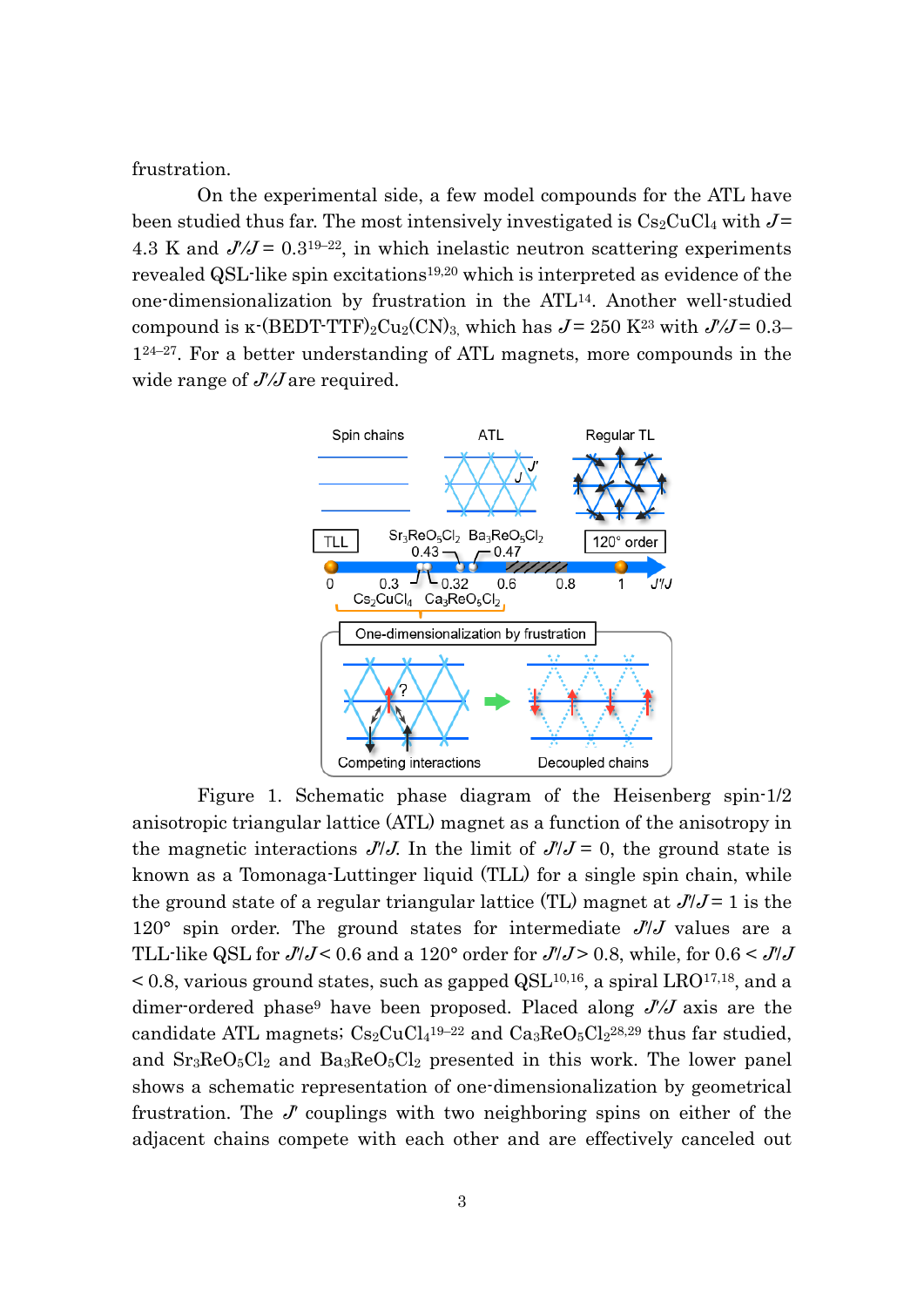when antiferromagnetic correlations develop in the chain at low temperatures below the order of J, leading to decoupled spin chains.

We have focused on mixed-anion compounds<sup>30</sup> with 5d transition metal ions as new material platforms for ATL magnets. Compared with Cu2+ ions with the  $3d^9$  electronic configuration or Ti<sup>3+</sup> or V<sup>4+</sup> ions with the  $3d^1$ configuration31–39, 5d transition metal ions with high oxidation states have been explored less thus far. In addition, a mixed-anion configuration around a transition metal ion often gives a unique crystal structure with anisotropic chemical bondings among magnetic ions. Furthermore, it is advantageous for stabilizing a spin-1/2 state instead of a complex spin–orbit-entangled state expected for 5d electrons by completely quenching the orbital moments.

Recently, we succeeded in synthesizing a new ATL magnet  $Ca_3ReO_5Cl_2$  (CROC)<sup>28,29</sup>. As shown in Fig. 2b, the crystal structure consists of the 2D  $Ca<sub>3</sub>ReO<sub>5</sub>$  layers and Cl ions locating between the layers. The  $Re<sup>6+</sup>$  ion with the  $5d<sup>1</sup>$  electronic configuration, which carries spin-1/2, is surrounded by five oxide ions and one chloride ion, forming a heavily distorted  $ReO<sub>5</sub>Cl$ octahedron. The crystal field from the surrounding oxide and chloride ions lifts the degeneracy of the 5d levels of Re ions, and stabilizes the  $d_{xy}$  orbital at the lowest energy to be singly occupied. Since the orbital angular momentum is quenched by the crystal field, CROC can be regarded as a spin-1/2 Heisenberg quantum magnet; the effect of spin–orbit interactions (SOIs) appears in the reduced  $g$ -factor of 1.78<sup>29</sup>.

The ReO<sub>5</sub>Cl octahedra of CROC do not share their anions, keeping the nearest-neighbor distance longer than 5 Å, which results in localized 5d electrons with small electron transfers; the compound is an insulator. The  $d_{xy}$ orbitals of  $\text{Re}^{6+}$  ions lie along the *bc* plane to form an ATL with the anisotropy of  $J/J = 0.32^{29}$ , which is comparable to that of  $Cs_2CuCl_4$ . The signature of TLL was observed in thermodynamic properties such as a Bonner-Fisher-like magnetic susceptibility and a large T-linear magnetic heat capacity at low temperatures<sup>29</sup>. Thus, one-dimensionalization by geometrical frustration really occurs in CROC, as in  $Cs<sub>2</sub>CuCl<sub>4</sub>$ .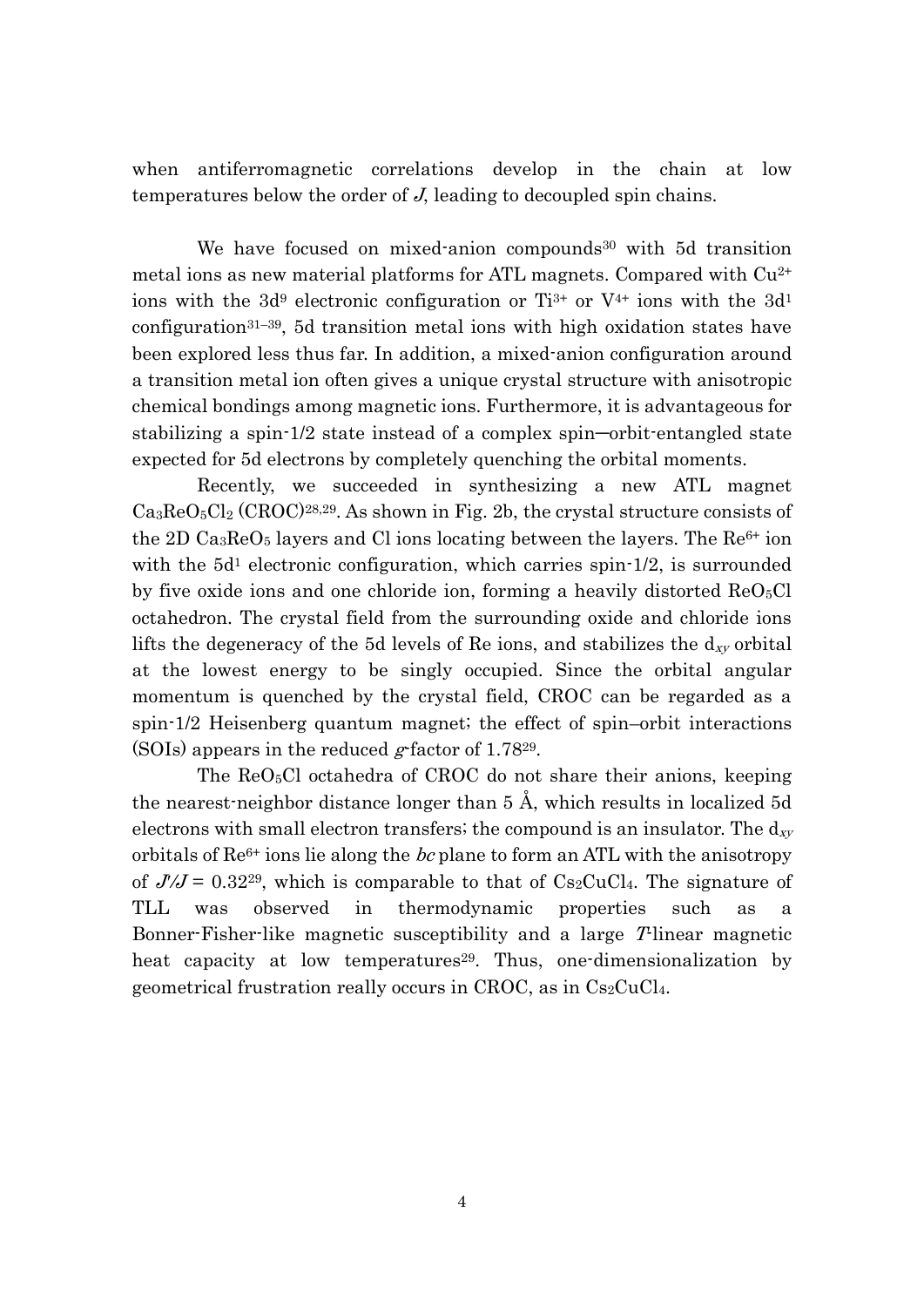

Figure 2. Crystal structures of (a)  $Ca_3\text{Re}O_5\text{Cl}_2$  and (b)  $Ba_3\text{Re}O_5\text{Cl}_2$ viewed perspectively along the [100] and [010] direction, respectively. Either of the compounds consists of an alternate stacking of the  $A_3$ Re $O_5$  and Cl layers. A difference comes from the arrangements of the Cl atoms: they form a 2D sheet in Ba3ReO5Cl2, while they are segmented into slabs in  $Ca<sub>3</sub>ReO<sub>5</sub>Cl<sub>2</sub>$ . The difference may be ascribed to the small ionic radius of Ca compared with Ba.

There have been known several compounds related to CROC with the common chemical formula  $A_3MO_5X_2$ , where A is an alkaline earth ion or  $Pb^{2+}$ , X is a halogen ion such as Cl<sup>−</sup> and Br−, M is a hexavalent cation such as W6+ and  $Mo^{6+40-43}$ . For example,  $Ca_3WO_5Cl_2$  is isostructural to  $CROC^{40}$ , and  $Pb_3WO_5Cl_2$ , known as a natural mineral "pinalite," has a similar but slightly different layered structure<sup>41,43</sup>, in which the  $A_3MO_5$  layers alternate with the flat  $X_2$  layers without such a corrugation as observed in CROC (Fig. 2); the difference may come from the difference in the ionic radii of A cations. All the reported  $A_3MO_5X_2$  compounds, except CROC, do not contain magnetic ions. We expect new quantum magnets to be synthesized by replacing  $W^{6+}$  with magnetically active Re<sup>6+</sup> with similar ionic radii  $(0.60$  and  $0.55 \text{ Å}$  in the six coordination, respectively) 44.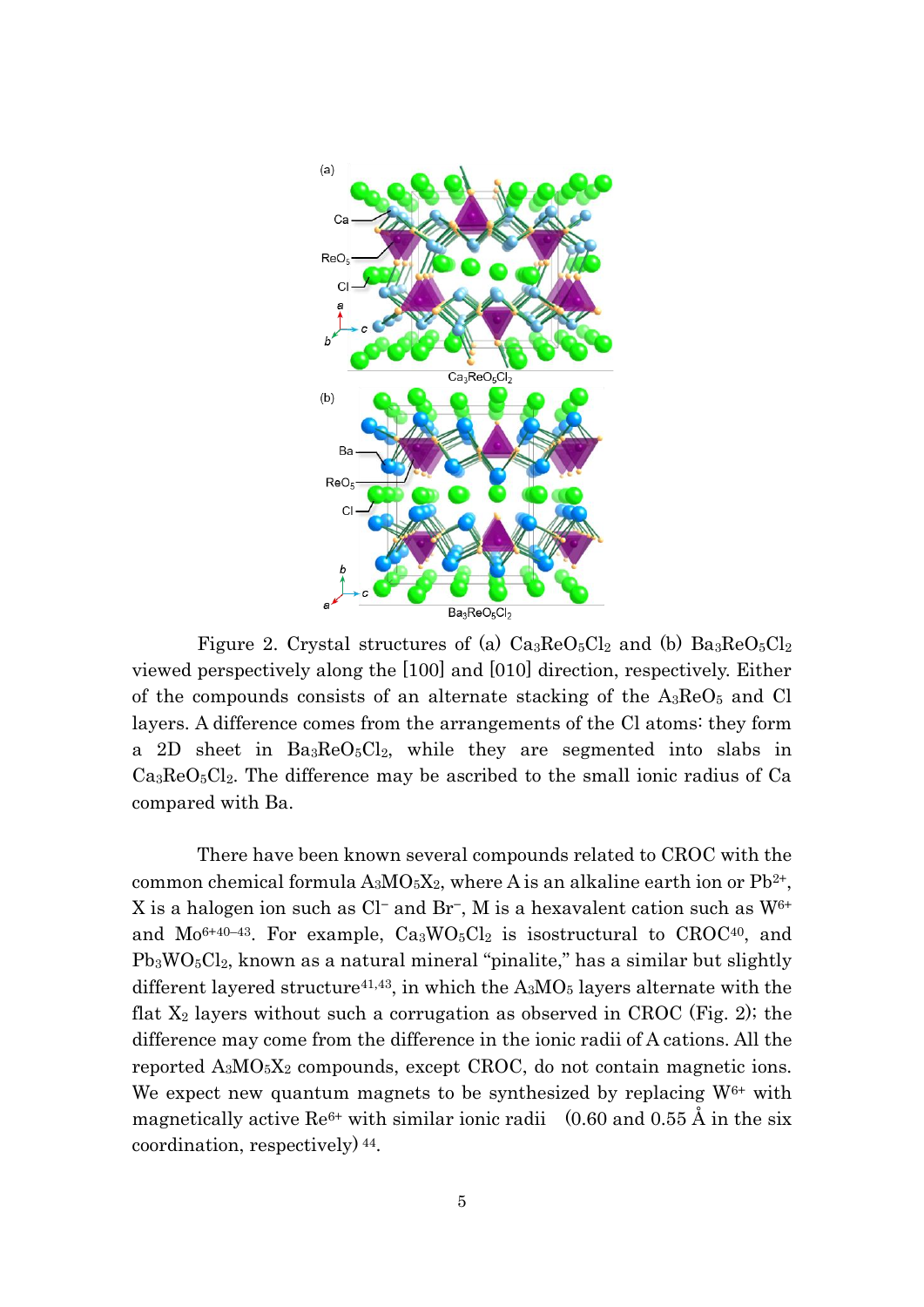Here, we report the synthesis and physical properties of new 5d ATL magnets  $Sr_3ReO_5Cl_2$  (SROC) and  $Ba_3ReO_5Cl_2$  (BROC), which were discovered in the course of materials search for mixed-anion compounds. These compounds crystallize in a pinalite-type structure comprising ATLs made of Re<sup>6+</sup> ions. Magnetic susceptibility measurements reveal that SROC and BROC have J*ʹ*/J values larger than that of CROC (0.47 and 0.43, respectively) and no LROs above 2 K. Instead, a large T-linear magnetic heat capacity characteristic for gapless excitations in 1D spin chains is observed for each compound, indicating that one-dimensionalization by frustration occurs to stabilize a TLL-like state even in these large J*ʹ*/J ranges. Our findings demonstrate that mixed-anion compounds with 5d transition metal ions provide us with a promising platform searching for spin-1/2 quantum magnets.

## 2. EXPERIMENTAL

Polycrystalline samples of A<sub>3</sub>ReO<sub>5</sub>Cl<sub>2</sub> were synthesized by a conventional solid-state reaction. AO and  $ACl_2$  (A = Ba, Sr) and  $ReO_3$  were mixed at a molar ratio of 2:1:1 in an argon-filled glove box, and the mixed powder was pressed into a pellet. The pellet was wrapped in a gold foil and then sealed in an evacuated quartz tube; the gold wrap was necessary to prevent reaction with the quartz tube. The tube was heated at 750 °C for 24 hours. The sintered pellet was reground, pelletized, and heated again at 800 °C for 48 hours in an evacuated quartz tube. Single crystals of  $A_3ReO_5Cl_2$ with a size of approximately 50  $\mu$ m were grown at 1050 °C by partially melting a stoichiometric mixture in an evacuated quartz tube. Transparent dark orange plate-like crystals grew on the surface of the pellet.

The crystal structures of  $A_3 \text{Re}O_5Cl_2$  were determined by single-crystal X-ray diffraction (XRD) measurements, which were conducted at room temperature using an R-AXIS RAPID IP diffractometer (Rigaku) with monochromated Mo–Kα radiation. The structure was solved by direct methods and refined by full-matrix least-squares methods on |F2| by using the SHELXL2013 software.

The polycrystalline samples of BROC and SROC used for physical properties measurements were characterized by powder XRD (Rigaku RINT-2500) using Cu–Kα radiation. All the peaks in the XRD patterns are consistent with the structure determined by single-crystal XRD measurements, indicating phase pure polycrystalline samples were synthesized.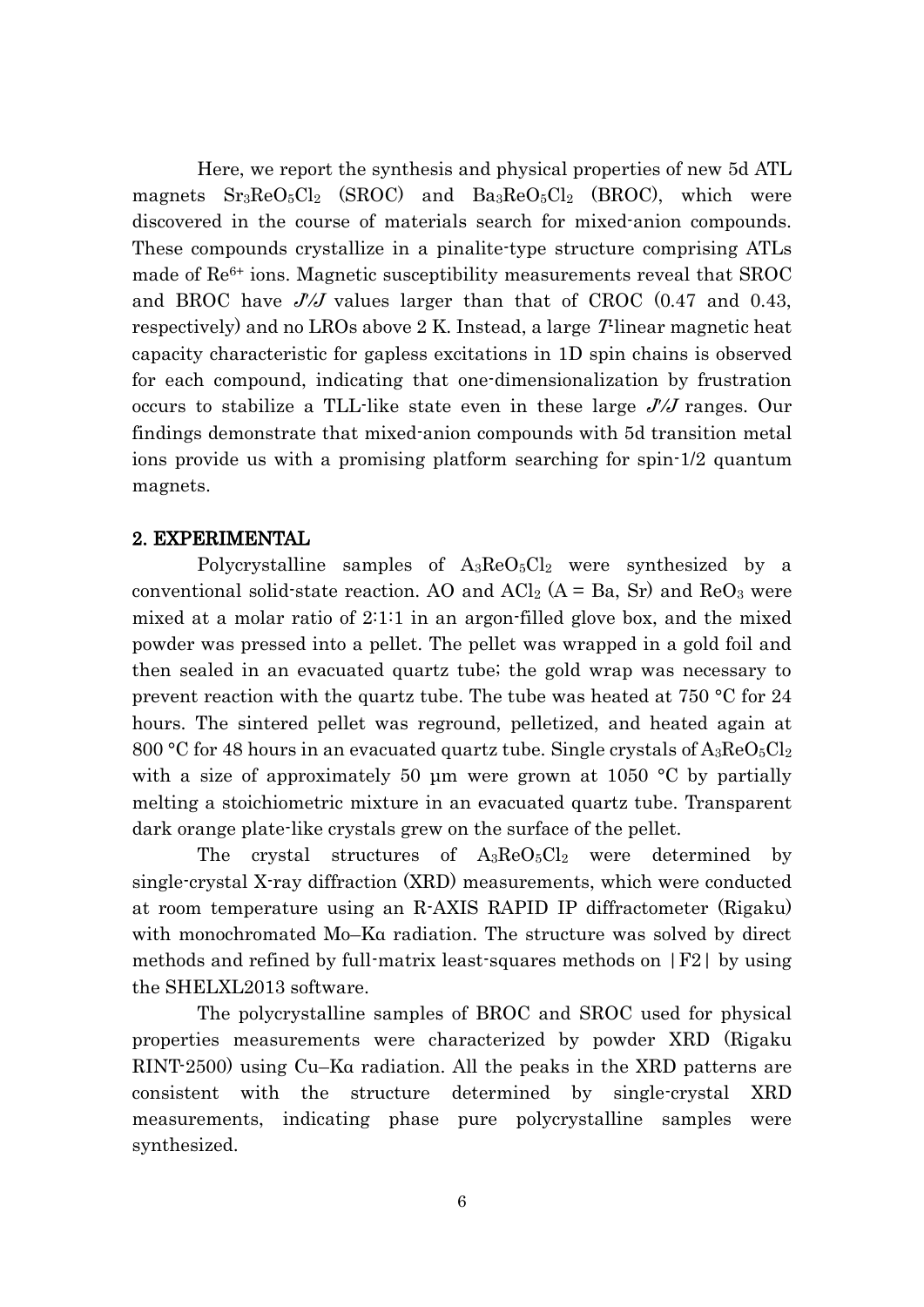Magnetic susceptibility measurements were conducted in a magnetic properties measurement system (MPMS-3, Quantum Design) using approximately 30 mg of pelletized polycrystalline samples fixed on a quartz sample holder with GE varnish (General Electric #7031). Low-temperature heat capacities were measured based on a relaxation technique in a physical properties measurement system (PPMS, Quantum Design).

First-principles calculations were performed based on the density functional theory, using the program package Quantum ESPRESSO<sup>45</sup> which employs plane-waves and pseudopotentials to describe the Kohn-Sham orbitals and the crystalline potential, respectively. The plane-wave cutoff for a wavefunction was set to 60 Ry. Calculations were performed with a  $GGA-PBE<sup>46</sup>$  functional using ultrasoft pseudopotentials<sup>47</sup>. We set k-point grids of Brillouin-zone integrations for the charge density and the partial density of states to 10×10×5 and 20×20×10, respectively. Wannier functions were obtained by using a program package Wannier9048, which computes the maximally localized Wannier orbital.

## 3. RESULTS AND DISCUSSION

3.1. Crystal structure. Our structural analyses using single-crystal XRD data have revealed that BROC and SROC are isostructural to pinalite  $(Pb_3WO_5Cl_2)^{42}$ , which crystallizes in an orthorhombic structure with the space group Cmcm (No.63);  $Ba_3WO_5Cl_2$  also has the same type of structure<sup>49</sup>. The detailed results of the structural analyses are shown in Table SI. The lattice constants obtained are  $a = 5.79424(18)$  Å,  $b = 13.9508(4)$  Å,  $c =$ 11.4414(5) Å for BROC, and  $a = 5.6492(3)$  Å,  $b = 13.1886(6)$  Å,  $c = 11.1144(5)$ Å for SROC. All the lattice constants of BROC are larger than those of SROC because of the larger ionic radius of  $Ba^{2+}$  (1.42 Å in the eight-fold coordination) than  $Sr^{2+}(1.26 \text{ Å})$ . As is expected from the similar ionic radii of  $Re^{6+}$  and  $W^{6+44}$ , the lattice constants of BROC is comparable to those reported for the W analog  $Ba_3WO_5Cl_2$ :  $a = 5.796(2)$  Å,  $b = 13.825(2)$  Å, and  $c =$ 11.469(2) Å49.

Figure 2b shows the crystal structure of BROC, which has an alternate stacking of  $Ba_3ReO_5$  and  $Cl_2$  layers along the b direction. As compared in Fig. 2, the difference between this structure and that of CROC structure is in the coordination of A cations: the coordination numbers for the two A cations in BROC are 8 and 9, while those in CROC are 5 and 6 because of the smaller ionic radius of  $Ca^{2+}$ . As a result, Cl ions form a square lattice in BROC (Fig. 2b), while an array of segmented slabs running along the b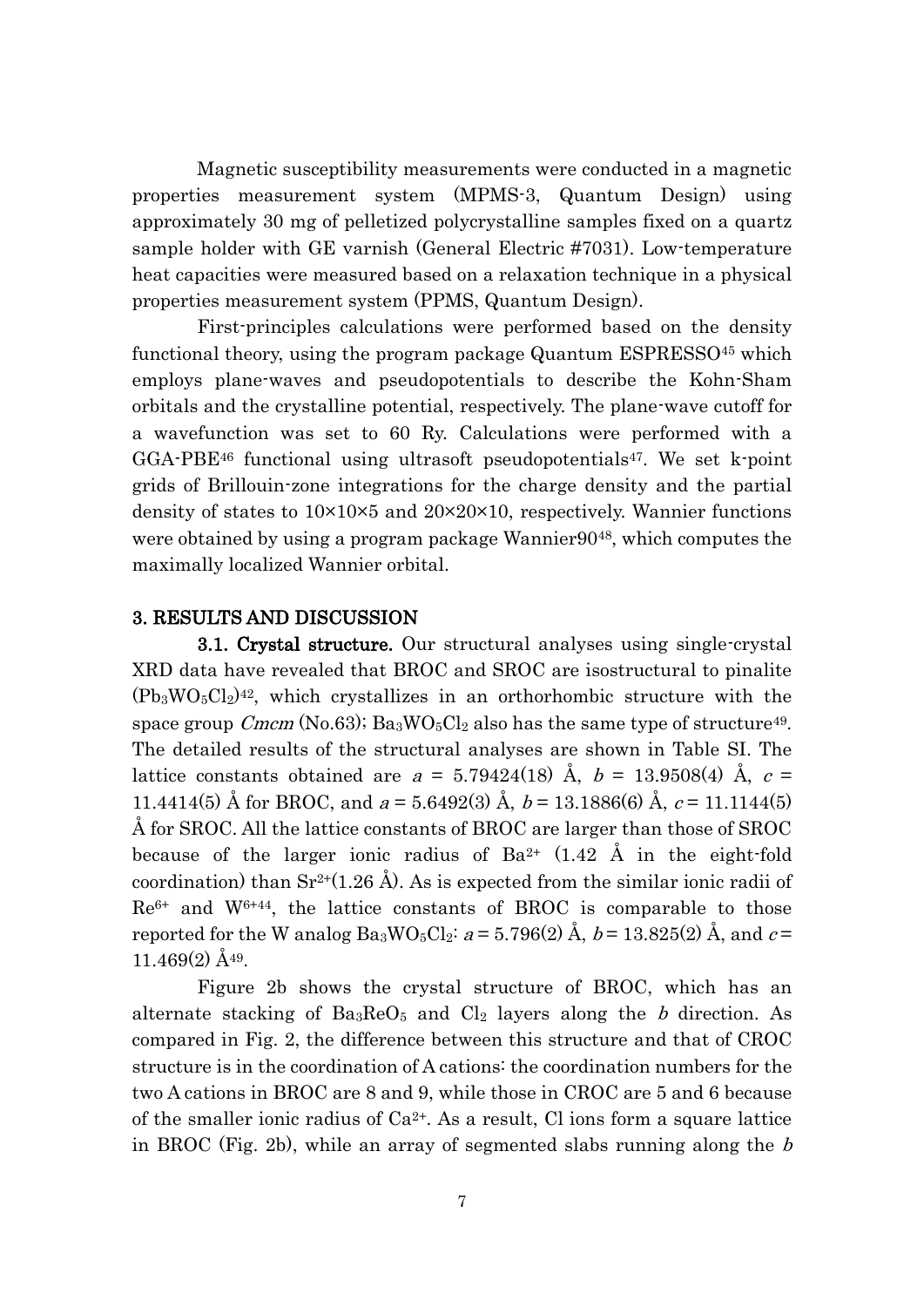direction in CROC (Fig. 2a).

The  $A_3$ Re $O_5$  layer in BROC and SROC is structurally related to α-PbO(litharge)50, as depicted in Fig. 3. The crystal structure of α-PbO contains square nets of oxide atoms with Pb atoms above or below the center of the oxygen squares in a checkerboard pattern (Fig. 3a). In contrast, there are corrugated square nets of oxide ions in the  $A_3$ Re $O_5$  layer with A and Re atoms located above or below the net in a similar manner. As shown in Fig. 3b, three-quarter of Pb atoms in α-PbO are replaced by the A atoms in the A3ReO<sup>5</sup> layer, and the rest one-quarter are replaced by the Re-O units, resulting in the  $A_3$ [ReO]O<sub>4</sub> =  $A_3$ ReO<sub>5</sub> composition. The Re<sup>6+</sup> ion is surrounded by four oxygen atoms forming a square lattice (O1) and one apical oxygen  $(02)$  into a  $\text{Re}0_5$  square-pyramid. Note that there is only one crystallographic site for Re, while there are two types of ReO<sup>5</sup> square-pyramids: one pointing up and the other pointing down; these  $\text{Re}O_5$ are connected by inversion symmetry. The  $\text{Re}O<sub>5</sub>$  square-pyramids pointing upward and downward are arranged along the <sup>a</sup> axis, and alternate along the c axis. Three neighboring  $\text{Re}^{6+}$  ions form an isosceles triangle elongated along the c axis, and 2D ATL of the  $\text{Re}^{6+}$  ions is generated in the *ac* plane, as shown in Fig. 3b.



Figure 3. Comparison between (a) the PbO layer in α-PbO and (b) the  $Ba<sub>3</sub>ReO<sub>5</sub>$  layer in BROC. In (a), the yellow squares represent the square net formed by oxide atoms. Pb atoms are located above or below the centers of the  $O_4$  squares when viewed along the c direction in a checkerboard pattern. In (b), the Ba atoms and  $ReO2$  units in the  $Ba_3ReO_5$  layer are arranged in a similar manner as the Pb atoms in α-PbO. Three neighboring Re ions form an isosceles triangle elongated along the  $c$  axis. The Re sublattice generates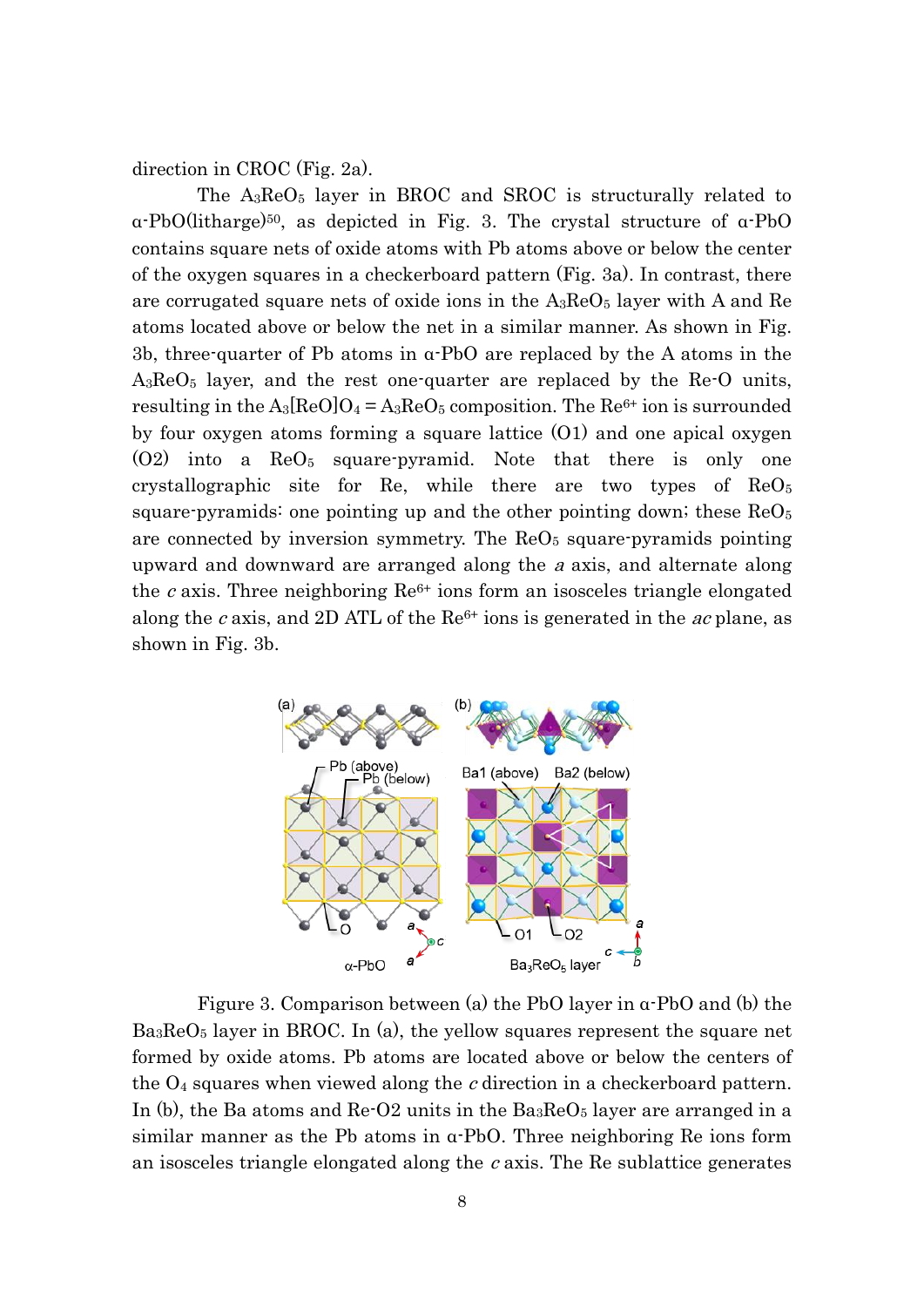an anisotropic triangular lattice.

|                      | ັ                    |                      |                                           |  |
|----------------------|----------------------|----------------------|-------------------------------------------|--|
|                      | l(A)                 |                      |                                           |  |
| <b>B</b> ond         | $Ba3ReO5Cl2$         | $Sr_3ReO_5Cl_2$      | $Ca3ReO5Cl2$                              |  |
| Re-O1 (basal)        | $1.904(4) \times 4$  | $1.904(4) \times 4$  | $1.899(5) \times 2$ , $1.920(5) \times 2$ |  |
| Re-O2 (apical)       | 1.710(10)            | 1.709(8)             | 1.716(8)                                  |  |
| Re-Re (along $J$ )   | $5.7942(2) \times 2$ | $5.6492(4) \times 2$ | $5.5661(1) \times 2$                      |  |
| Re-Re (along $J'$ )  | $6.4203(3) \times 4$ | $6.2434(3) \times 4$ | $6.3989(3) \times 4$                      |  |
| Re-Re (along $J''$ ) | 7.5531(6)            | 7.1738(6)            | 5.5515(3)                                 |  |

Table 1 Selected bond lengths ( $\hat{\rho}$  for Ba<sub>3</sub>ReO<sub>5</sub>Cl<sub>2</sub> and Sr<sub>3</sub>ReO<sub>5</sub>Cl<sub>2</sub>

3.2. Magnetic susceptibility. The magnetic properties of BROC and SROC are very similar to that of CROC. As shown in Fig. 4, the temperature dependences of magnetic susceptibility have a broad peak, characteristic of low-dimensional magnets, at 11 and 29 K for BROC and SROC, respectively. There is no anomaly indicative of an LRO above 2 K for each compound. The finite magnetic susceptibility at the low-temperate limit demonstrates the absence of a spin gap.

The high-temperature susceptibilities of BROC and SROC show Curie–Weiss behaviors. The  $\chi(T)$  data of BROC between 60 and 400 K and that of SROC between 100 and 400 K are fitted to the Curie–Weiss equation  $\chi = (T - \Theta_W)/C + \chi_0$ , where  $\Theta_W$  is the Weiss temperature, C is the Curie constant, and  $\chi_0$  is the temperature-independent susceptibility. The fittings yield  $C = 0.2741(3)$  cm<sup>3</sup> K mol<sup>-1</sup>,  $\chi_0 = -1.931(7) \times 10^{-4}$  cm<sup>3</sup> mol<sup>-1</sup>, and  $\Theta_W =$ −21.6(1) K for BROC and  $C = 0.3394(3)$  cm<sup>3</sup> K mol<sup>-1</sup>,  $\chi_0 = -2.219(5) \times 10^{-4}$  cm<sup>3</sup> mol<sup>-1</sup>, and  $\Theta_W = -49.5(1)$  K for SROC. The obtained temperature-independent terms are comparable to the diamagnetic susceptibilities expected from the inner shell electrons of −2.023×10−<sup>4</sup> cm<sup>3</sup> mol−<sup>1</sup> for BROC and −1.798×10−<sup>4</sup> cm<sup>3</sup> mol−<sup>1</sup> for SROC. The linear temperature dependences of  $(\chi - \chi_0)^{-1}$  at high-temperatures, shown in the inset of Fig. 4, confirm the validity of the fittings.

Table 2 Comparison of magnetic and thermal parameters between  $A_3ReO_5Cl_2$  $(A = Ba, Sr, and Ca)$  compounds.

|                                               | $Ba_3ReO_5Cl_2$ | $\rm Sr_3ReO_5Cl_2$ | $Ca_3ReO_5Cl_2$ |
|-----------------------------------------------|-----------------|---------------------|-----------------|
| Weiss temperature $\mathcal{O}_W(K)$          | $-21.6(1)$      | $-49.5(1)$          | $-37.8(1)$      |
| Effective moment $\mu_{\rm eff}(\mu_{\rm B})$ | 1.480(3)        | 1.648(1)            | 1.585(2)        |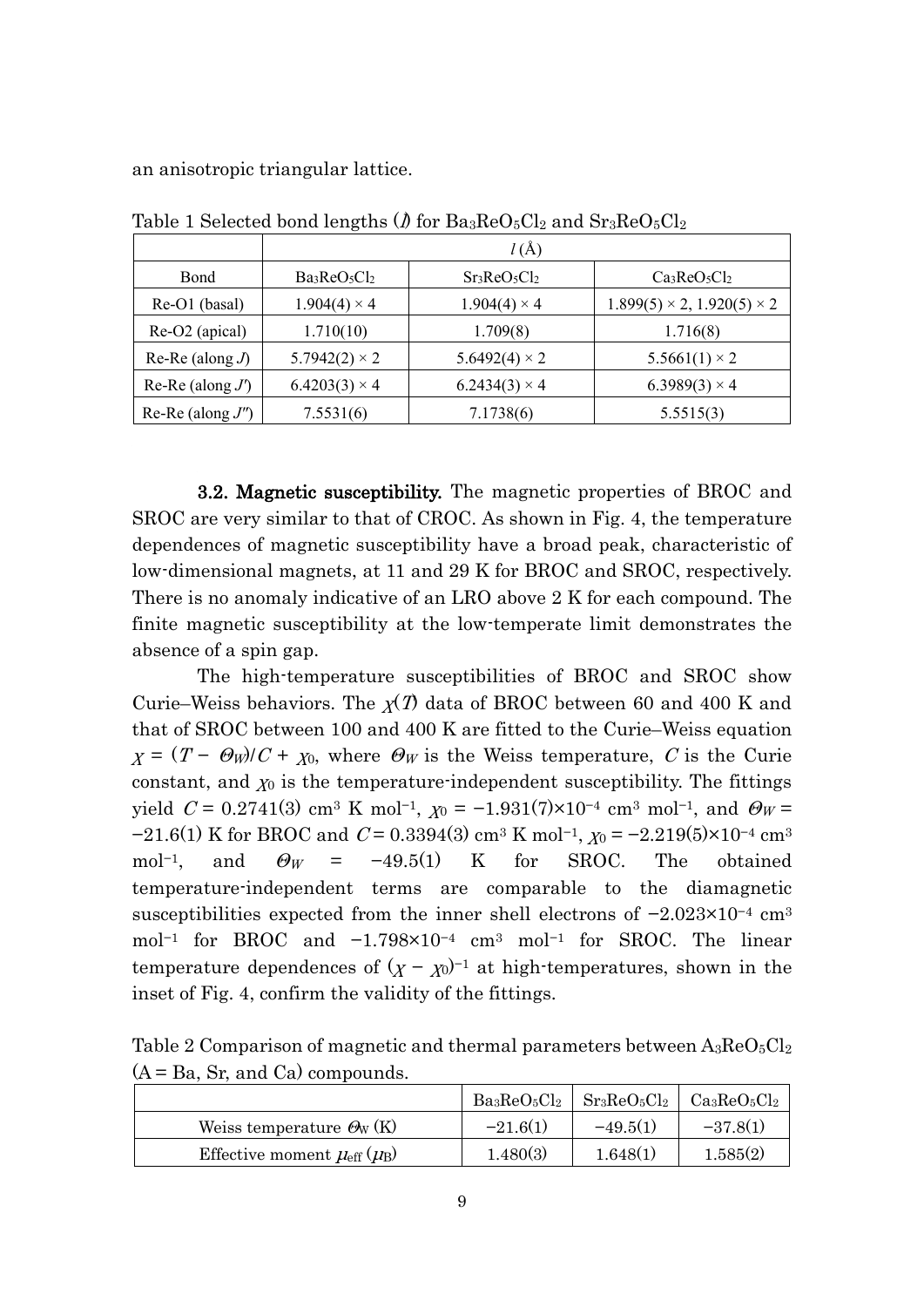| Transition temperature $T_N(K)$                         | $\leq 2$ | $\leq 2$ | 1.13     |
|---------------------------------------------------------|----------|----------|----------|
| Frustration factor $f(=\Theta_W/T_N)$                   | >10.8    | > 24.8   | 33.5     |
| $J/k_B(K)$                                              | 19.5     | 44.9     | 40.6     |
| $J/k_B(K)$                                              | 9.2      | 19.3     | 13.0     |
| Anisotropy $J'J$                                        | 0.47     | 0.43     | 0.32     |
| a in $C$ (mJ K <sup>-2</sup> mol <sup>-1</sup> )*       | 246.7(4) | 93.3(5)  | 114.7(4) |
| $\beta$ in $C$ (mJ K <sup>-4</sup> mol <sup>-1</sup> )* | 6.11(3)  | 2.21(2)  | 1.64(1)  |
| $J_d/k_B$ (K) estimated from heat capacity              | 22.5(2)  | 59.4(3)  | 48.3(2)  |

\* $C = \sigma T + \beta T^3$ 

The effective magnetic moments  $(\mu_{\text{eff}})$  are obtained from the Curie constants to be 1.480(3) $\mu$ <sub>B</sub> for BROC and 1.648(1) $\mu$ <sub>B</sub> for SROC, which are smaller than  $1.73\mu$ <sub>B</sub> expected for spin-1/2. These reductions are probably originated from the reduced g-factors of 1.71 for BROC and 1.90 for SROC, as is the case for CROC  $(g = 1.78)^{29}$ . For the 5d<sup>1</sup> electronic configuration, the spin and orbital angular momentums cancel each other owing to SOIs, leading to a g-factor reduced from 2 for a spin-only moment. The observed deviations in the g-factors are comparable to those observed in Cu-based quantum magnets:  $2.1 < g < 2.4^{51,52}$ . Therefore, BROC and SROC are regarded as spin-1/2 quantum magnets.

The negative Weiss temperatures of  $\Theta_W = -21.6(1)$  K for BROC and  $\Theta_W$  = -49.5(1) K for SROC indicate dominant antiferromagnetic exchange interactions. The larger Weiss temperature of SROC indicates larger magnetic interactions than in BROC. This is consistent with the smaller distances between Re<sup>6+</sup> ions in SROC. The fact that more than twice difference in  $\Theta_W$  is caused by only 2.6% difference in the distance, means that the magnetic interactions are sensitive to the crystal structure.

Next, the magnetic susceptibilities of BROC and SROC are fitted to the high-temperature series expansion for a spin-1/2 Heisenberg ATL antiferromagnet<sup>21</sup>. The [5, 5] Padé approximant<sup>53</sup> is used to extend the fitting range. For these fittings, we fix the g-factors and  $\chi_{0}$ s obtained from the Curie–Weiss fits mentioned above. As shown in Fig. 4, the theoretical model nicely reproduces each  $\chi(T)$  data between the peak temperature and 400 K. A fitting between 10 and 400 K for BROC yields  $J = 19.5(1)$  K and  $J' =$ 9.2(1) K with their ratio of  $J/J = 0.47(1)$ . For SROC,  $J = 44.9(1)$  K,  $J' = 19.3(1)$ K with  $J/J = 0.43(1)$  are obtained from fitting between 20 and 400 K. Compared with  $J'J = 0.32$  in CROC<sup>29</sup>, both SROC and BROC have larger  $J'J$ values and thus smaller anisotropies of magnetic interactions. A comparison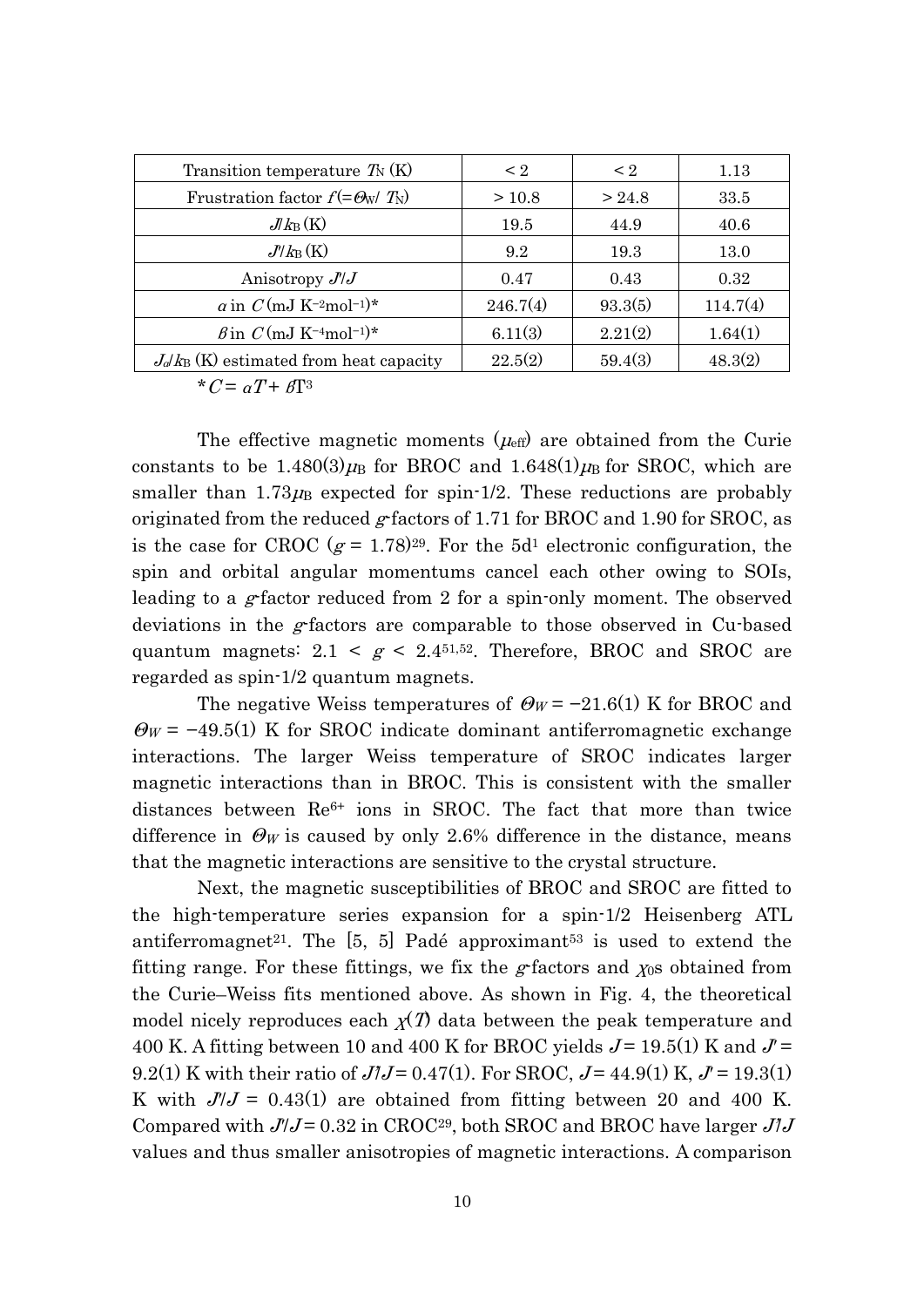of parameters between the three compounds is listed in Table. 2.



Figure 4. Temperature dependences of magnetic susceptibilities of the powder samples of BROC (green filled circle) and SROC (blue filled triangle) measured upon cooling in a magnetic field of 7 T. The data of CROC (black open circle) is also shown. The curve on each dataset represents a fit to the ATL model. The inset shows the inverses of the magnetic susceptibilities with Curie–Weiss fittings (red lines).

3.3. Heat capacity. Figure 5 shows the heat capacity data at low temperatures for BROC and SROC. No anomaly indicative of an LRO is observed above 2 K for each compound, which is consistent with the absence of anomaly in the magnetic susceptibilities. Considering  $\Theta_W = -21.6(1)$  and −49.5(1) K for BROC and SROC, respectively, LROs are strongly suppressed. The degree of suppression is estimated by the frustration factor defined as f  $= \Theta_W T_N$ : f > 10.8 and f > 24.8 for BROC and SROC, respectively, suggesting strong frustration effects.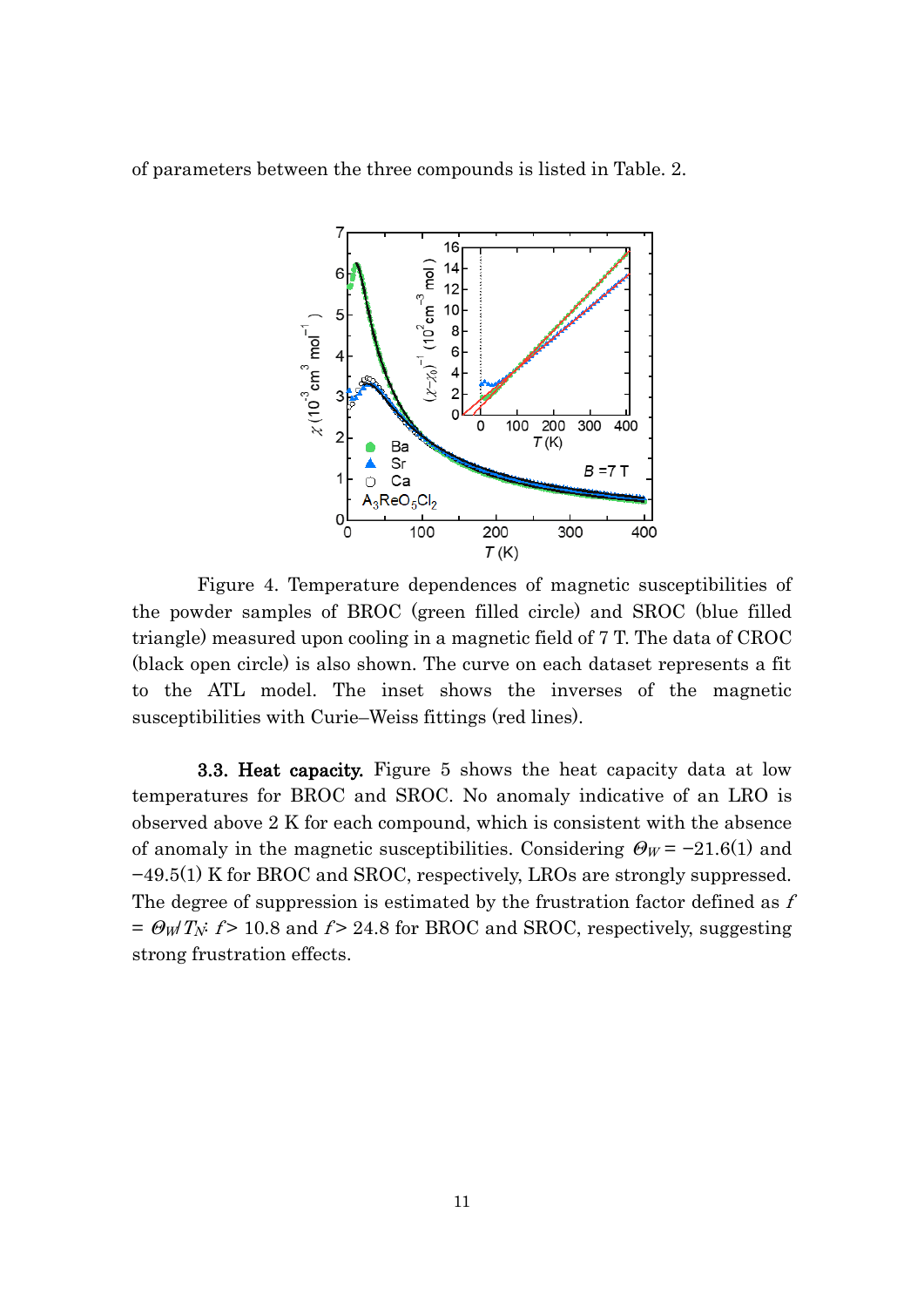

Figure 5. Heat capacity divided by temperature  $CT$  as a function of T below 50 K (a) and as a function of  $T^2$  below 6 K for BROC (green filled circle), SROC (blue filled triangle), and CROC (open black circle). The black lines in (b) represent fittings to the equation  $CT = \alpha + BT$ .

The suppression of LROs gives rise to a large residual magnetic entropy at low temperatures. The heat capacity divided by temperature,  $CT$ , shows a linear dependence against  $T<sup>2</sup>$  below 5 K with a large intercept, as shown in Fig. 5b. Fittings to the equation  $CT = \alpha + BT$ , where  $\alpha$  and  $BT$ terms originate from spin and phonon contributions to the heat capacity, yield  $\alpha$  = 246.7(4) mJ K<sup>-2</sup> mol<sup>-1</sup> and  $\beta$  = 2.21(2) mJ K<sup>-4</sup> mol<sup>-1</sup> for BROC, and  $\alpha$ = 93.3(5) mJ K<sup>-2</sup> mol<sup>-1</sup> and  $\beta$  = 6.11(3) mJ K<sup>-4</sup> mol<sup>-1</sup> for SROC. As BROC containing heavy Ba ions has lower-energy phonon modes, the coefficient  $\beta$  is larger in BROC than in SROC.

The large T-linear contributions to the heat capacity in BROC and SROC are common to CROC, in which  $\alpha = 114.7(4)$  mJ K<sup>-2</sup> mol<sup>-1</sup> was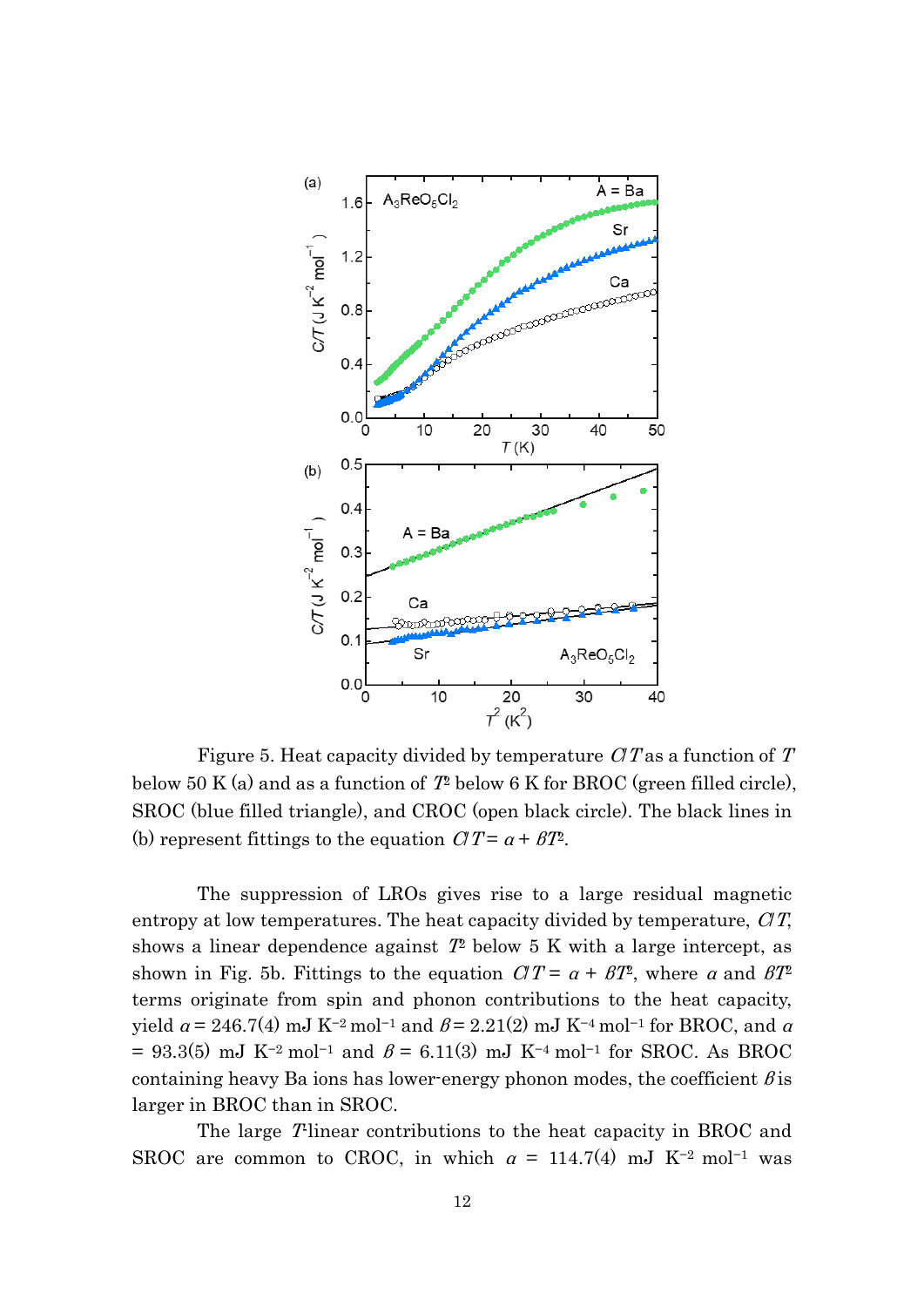reported<sup>29</sup>. The origin is considered to be a gapless spin excitation<sup>29</sup>, as is observed in spin-1/2 1D AF chain. In the 1D spin chain with J couplings, the The ar contribution is given by  $C_{\text{mag}} = 2R/3J \times T$ , where R is the gas constant<sup>54–56</sup>; the larger magnetic interaction, the smaller the  $T$ -linear contribution. In fact, BROC with smaller  $J$  has a larger  $\alpha$  value than SROC. The equation gives  $J_a = 22.5(2)$  and 59.4(3) K for BROC and SROC, respectively, which are close to the corresponding J values of 19.5 and 44.9 K from the ATL fits to the magnetic susceptibilities. This consistency strongly suggests that a TLL-like state is realized in BROC and SROC as a consequence of one-dimensionalization. The minor difference between  $J_a$ and  $J$  may come from the interchain coupling  $J'$ . The detail of the one-dimensionalization is discussed later.

3.4. First-principles calculations. To understand the magnetic properties of BROC and SROC, we performed first-principles calculations. As shown in Fig. 6a, in both of the compounds, the 5d orbitals of Re and the 2p orbitals of oxygen are strongly hybridized, forming bonding states between −7.9 and −6.5 eV and antibonding states between −0.3 and 5.0 eV. Between these states, oxygen and chlorine have non-bonding states from −5.9 to −2.8 eV. The antibonding states of Re and oxygen around the Fermi energy above −0.3 eV is responsible for the magnetism. Although our density functional theory calculations predict a metallic state, Coulomb interactions U should turn these compounds into Mott insulators.

Figure 6b shows the 5d orbital states around the Fermi energy that are responsible for the magnetism. The nearly dispersionless antibonding states are projected to localized Wannier orbitals, except for the  $d_{x2-y2}$  orbital which is strongly hybridized with other states at higher energy, so that it cannot be mapped to a single orbital. The projected Wannier orbitals are in sequence of  $d_{xy}$ , degenerate  $d_{xz}$  and  $d_{yz}$ ,  $d_{z2}$ , and  $d_{x2-y2}$  from lower energy.

The energy diagram for the crystal field splitting of the Re 5d states is schematically shown in Fig. 7a. The  $e_g$  and  $t_{2g}$  manifolds in the regular octahedral crystal field are separated into three nondegenerate states and one doubly degenerate state in the  $ReO<sub>5</sub>Cl$ . Since the Re ion is shifted toward the apical oxygen, the d<sub>xy</sub> state is stabilized, while the d<sub>zx</sub> and d<sub>yz</sub> states are destabilized. Consequently, the  $d_{xy}$  orbital is selected as the lowest energy state.

Single 5d electron in the  $\text{Re}^{6+}$  ion, which carries spin-1/2, occupies the  $d_{xy}$  orbital. In most 5d electron systems, strong SOIs as large as 0.5 eV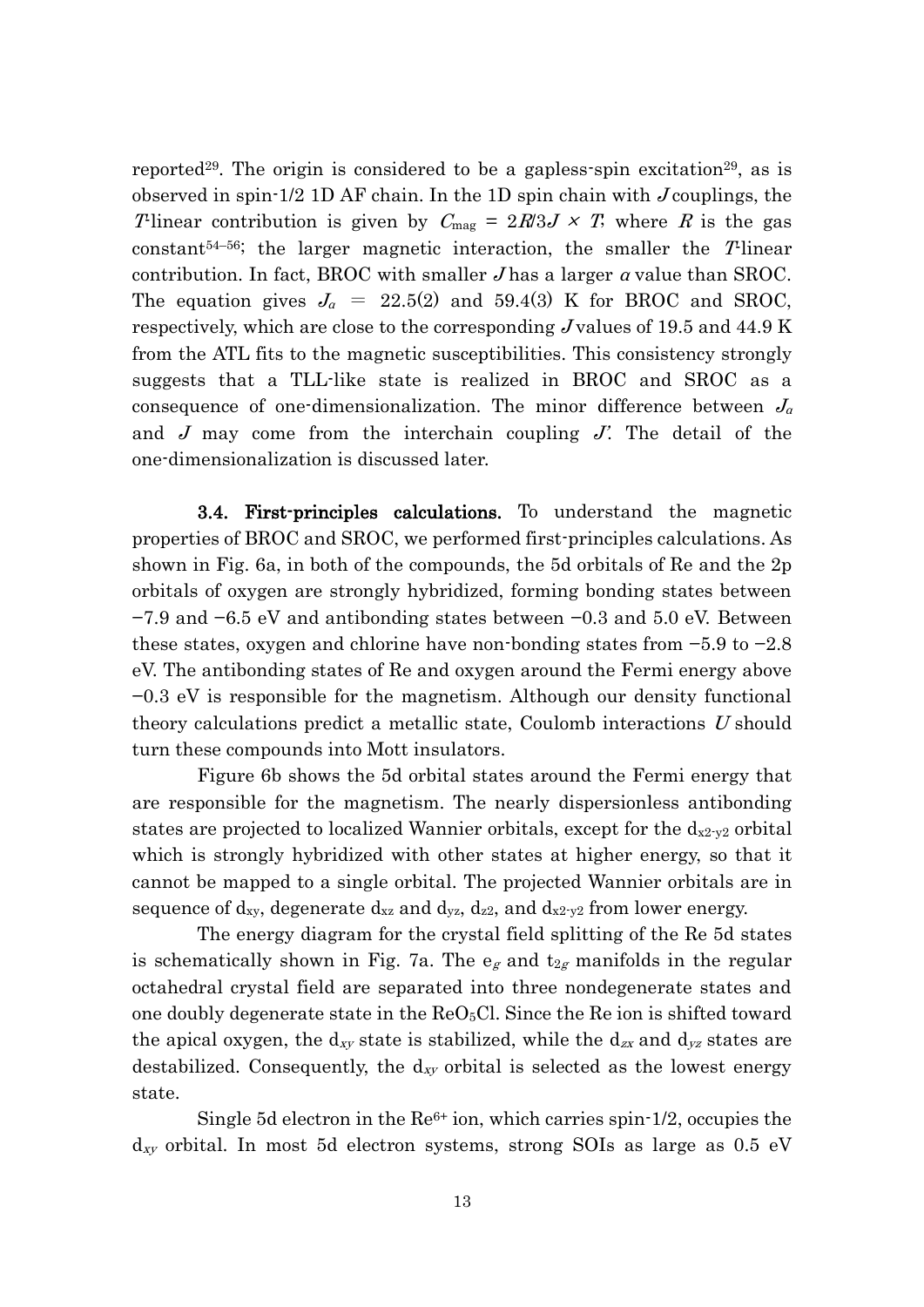causes entanglement between spin and orbital moments 57,58. However, the effect of SOIs is expected to be negligible in BROC and SROC because the orbital momentum is almost quenched by the crystal field splitting of 0.8 eV between the occupied  $d_{xy}$  and first excited  $d_{zx}$  and  $d_{yz}$  states. This is consistent with by the effective magnetic moments of  $1.48 \mu_{\rm B}$  for BROC and  $1.65\mu$ B for SROC, which are close enough to  $1.73\mu$ B expected for pure spin-1/2. This is in sharp contrasted to single-anion 5d compounds that have unquenched orbital moments. For example, much reduced magnetic moments  $0.6-0.7\mu$ B are observed in the double-perovskite  $5d<sup>1</sup>$  magnets  $Ba<sub>2</sub>MgReO<sub>6</sub>^{59}$  and  $Ba<sub>2</sub>NaOsO<sub>6</sub>^{60}$ , which is due to the partial cancelation of spin and orbital moments.



Figure 6. (a) Density of states (DOS) for BROC and SROC obtained by first-principles calculations based on the density functional theory using the program package Quantum ESPRESSO. The Fermi energy  $(E_F,$  vertical dotted line) is set at zero. Partial DOSs for Ba or Sr (light blue), Re (purple), O (orange), and Cl (light green) are distinguished by color lines. (b) DOS near  $E_F$  and the corresponding 5d orbitals of Re mixed with the 2p orbitals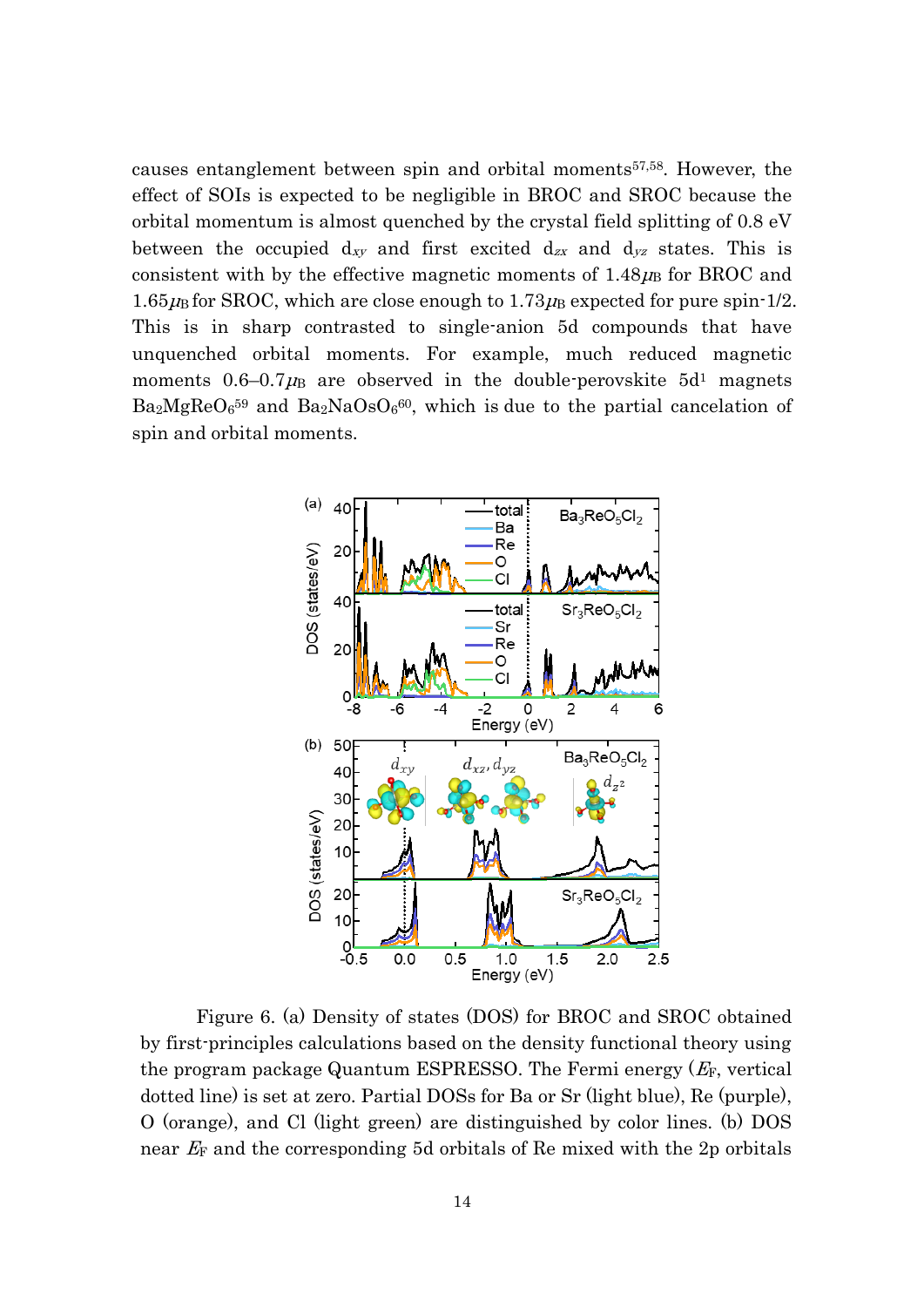of O, the maximally localize Wannier orbitals obtained using the program package Wannier9011.



Figure 7. (a) Schematic energy diagram of d orbitals in  $A_3$ Re $O_5$ Cl and  $Cs<sub>2</sub>CuCl<sub>4</sub>$ . The lowest  $d_{xy}$  orbital is singly occupied by one electron (filled circle) in  $A_3$ ReO<sub>5</sub>Cl as a result of the crystal field splitting in the distorted  $ReO<sub>5</sub>Cl$  octahedron, while the highest  $d_{xy}$  orbital is singly occupied by one hole (open circle) in  $Cs_2CuCl_4$  with the compressed  $CuCl_4$  tetrahedron. (b) Geometric arrangements of those  $d_{xy}$  orbitals in the ATLs of  $A_3$ ReO<sub>5</sub>Cl and  $Cs<sub>2</sub>CuCl<sub>4</sub>$ .

3.5. Comparison between the three compounds. BROC and SROC are found to be ATL antiferromagnets that exhibit one-dimensionalization by geometrical frustration, as in CROC. The anisotropies of magnetic interactions are 0.47 and 0.43, respectively, which are significantly larger than 0.32 for CROC29.

The larger J*ʹ*/J values are naturally expected from the crystal structures. As shown in Fig. 7a, the yellow lobes of  $d_{xy}$  orbital point to those of the neighboring  $d_{xy}$  orbitals along the a axis in the  $A_3 \text{Re}O_5$  layer and overlap with each other, leading to strong interaction J. In contrast, the overlap of dxy orbitals between the adjacent chains must be smaller, giving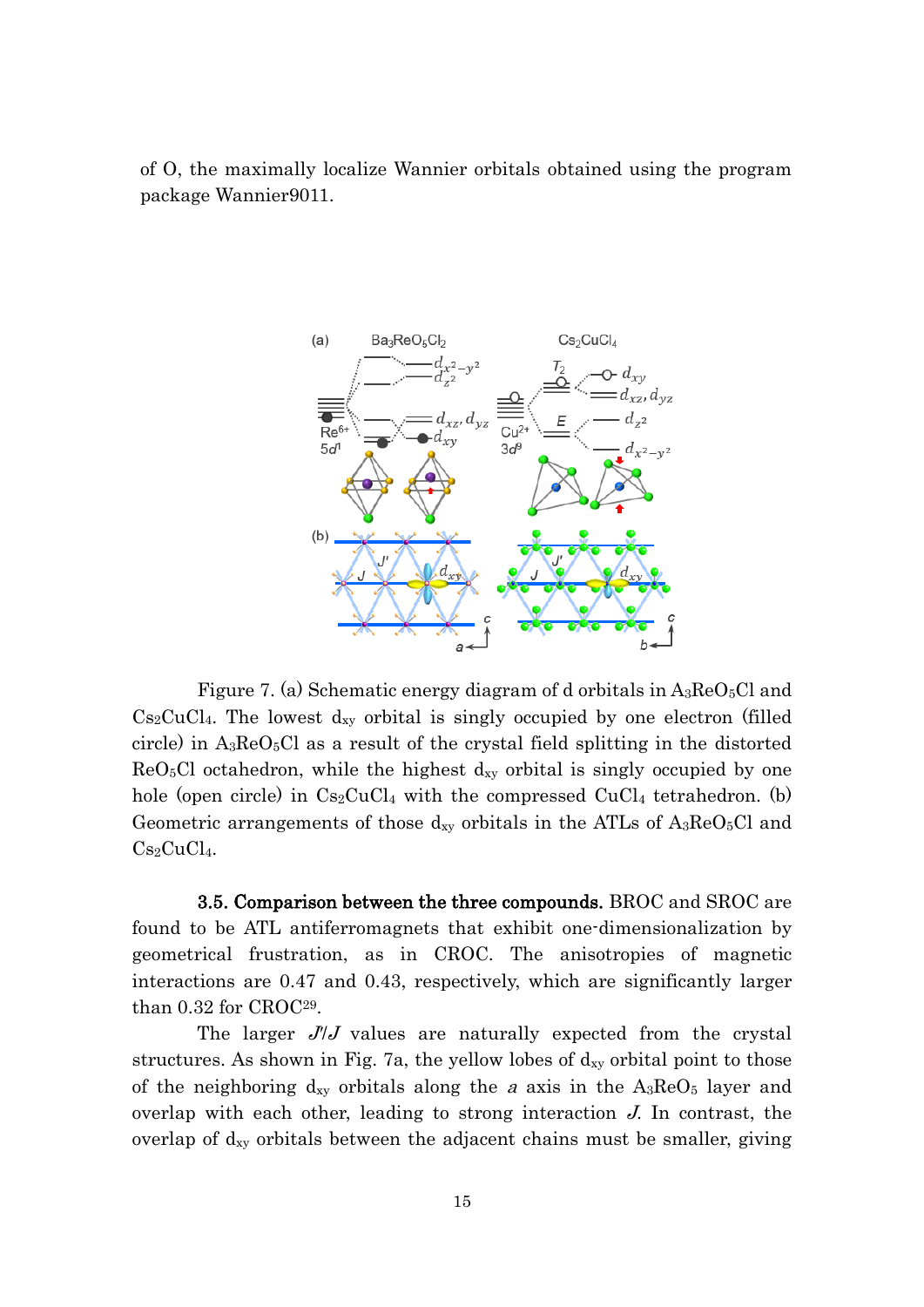smaller  $J$  couplings. Thus, the distance between the Re ions  $I$  given in Table 1 can be an appropriate measure of magnetic interactions. The distances along *J* are  $\hat{\mathcal{A}}$  = 5.7942(2), 5.6492(4), and 5.5661(1)  $\hat{A}^{29}$  and along the *J'* are  $I(J) = 6.4203(3), 6.2434(3),$  and 6.3989(3)  $\AA^{29}$  with their ratios  $I(J)/I(J) =$ 1.108, 1.105, and 1.150 for BROC, SROC, and CROC, respectively: CROC has the largest difference of 15% and BROC and SROC have similar values of 11%, which is consistent with the observed trend in J*ʹ*/J.

These three compounds are very similar in the magnetic interactions in the 2D ATLs, while the interlayer interactions are expected to be different. As mentioned above, the Ba and Sr ions in BROC and SROC have larger coordination numbers than the Ca ions in CROC, which results in much longer Re–Re distances between the  $A_3$ ReO<sub>5</sub> layers: the Re–Re distances along the J<sup>*n*</sup> couplings are 7.5531(6), 7.1738(6), and 5.5515(3)  $\AA^{29}$  for BROC, SROC, and CROC, respectively (Table 1). Therefore, one expects weaker interlayer couplings and thus a better two dimensionality for BROC and SROC than CROC.

CROC shows a 3D LRO below 1.13 K29, which is due to the not-so-small interlayer coupling as well as additional Dzyaloshinskii–Moriya (DM) interactions; such deviations from the ideal ATL antiferromagnet sometimes induce LROs instead of the intrinsic ground states. On the other hand, we observed no LROs above 2 K for BROC and SROC. Very recent muon spin rotation experiments found no LRO down to 50 mK. We expect suppression of LRO for BROC and SROC because of the smaller interlayer couplings as mentioned above and the absence of DM interactions due to the symmetry: inversion symmetry exists at the center of the Re–Re bonds along the  $J$  couplings, and there are mirror planes perpendicular to the  $a$  and  $c$ axis and two-fold rotation axis along the b axis exist at the center of the bonds along the J couplings in BROC and SROC; no such restriction of DM interactions in CROC. Therefore, BROC and SROC are better ATL magnets compared with CROC to study the one-dimensionalization by geometrical frustration and to search for exotic phenomena.

**3.6. Comparison to Cs<sub>2</sub>CuCl<sub>4</sub>.** Here we compare  $A_3$ Re $O_5$ Cl<sub>2</sub> (A= Ca, Sr, Ba) to  $Cs_2CuCl_4$ . In  $Cs_2CuCl_4$ , the  $Cu^{2+}$  ion with the  $3d^9$  electronic configuration, which carries spin-1/2, is coordinated by four chloride atoms in tetrahedral coordination. As shown in Fig. 7a, the 3d states split into triply degenerated  $T_2$  manifold at higher energy and E doublet at lower energy by the crystal field. As the  $CuCl<sub>4</sub>$  tetrahedron is compressed along the z axis, the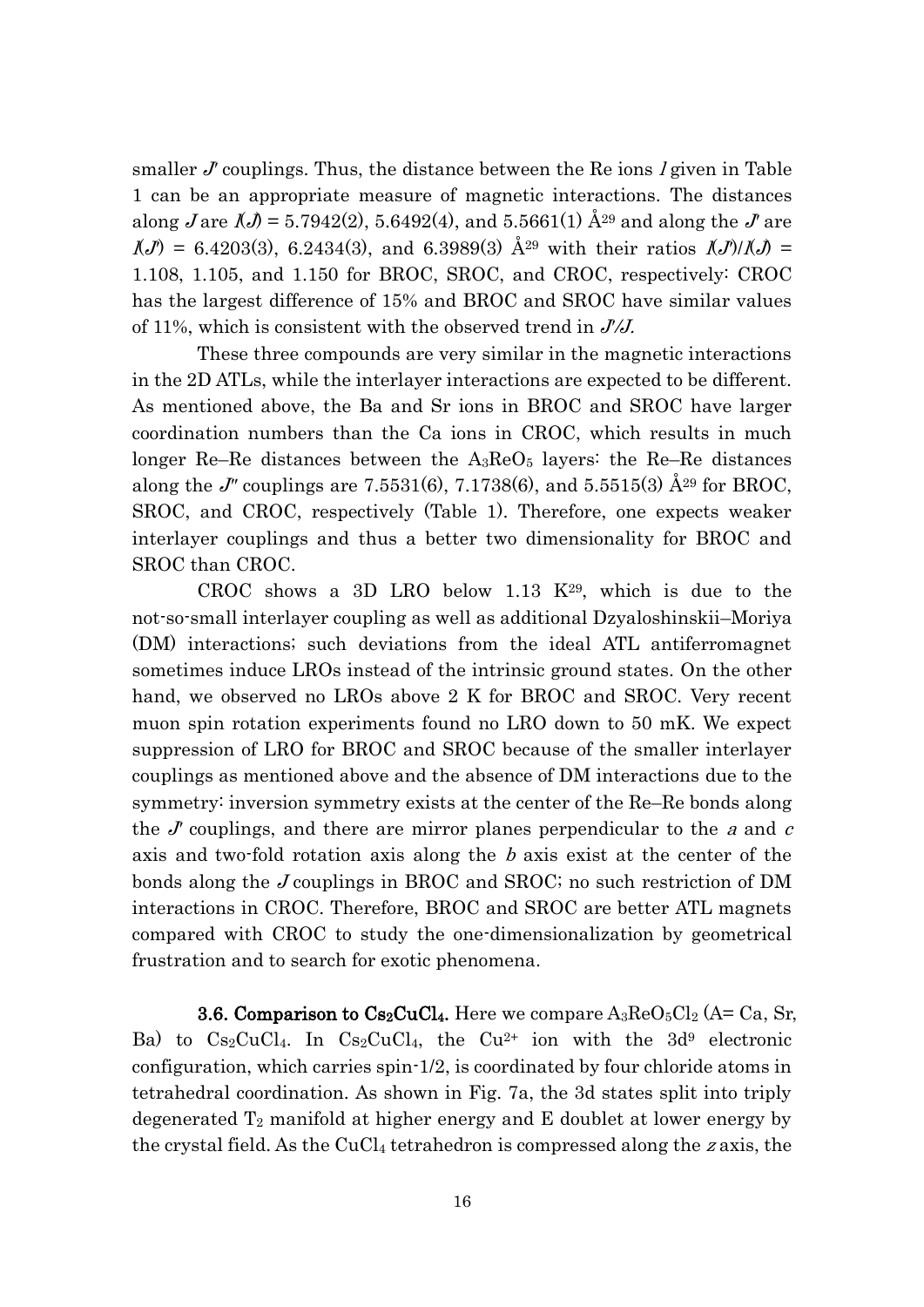$d_{xy}$  orbital in  $T_2$  manifold takes the highest energy level and is occupied by one hole carrying spin- $1/2^{61}$ . As a result, the occupied  $d_{xy}$  orbitals form such an ATL, as illustrated in Fig.7b. Thus, both of  $A_3\text{Re}O_5Cl_2$  and  $Cs_2CuCl_4$  have similar orbital arrangements with the lobes of the  $d_{xy}$  orbitals extending parallel and perpendicular to the chain direction. However, the magnitudes of magnetic interactions are very different between them: small for  $Cs_2CuCl<sub>4</sub>$  $(J = 4.3 \text{ K})^{19-22}$ , while large for A<sub>3</sub>ReO<sub>5</sub>Cl  $(J = 40.6^{29}, 44.9, \text{ and } 19.5 \text{ K}$  for CROC, SROC, and BROC, respectively). This large difference probably comes from the spatially more extended nature of 5d orbitals than 3d orbitals. Thanks to the large  $J$  in  $A_3$ ReO<sub>5</sub>Cl<sub>2</sub>, we can study the characteristic feature of one-dimensionalization in a wide temperature range  $(TJ < 1)$  in bulk properties such as magnetic susceptibilities and heat capacities.

One of two more advantages for  $A_3\text{Re}O_5\text{Cl}_2$ , especially BROC and SROC, compared to  $Cs<sub>2</sub>CuCl<sub>4</sub>$ , is a better two dimensionality with less interlayer couplings. The  $d_{xy}$  orbitals in  $Cs_2CuCl_4$  are tilted from the ATL plane, which gives rise to sizable interlayer interactions of  $J''/J = 0.045(5)^{20}$ . In contrast, the interlayer interactions in  $A_3$ Re $O_5Cl_2$  with the d<sub>xy</sub> orbitals perfectly lying in the ATL plane must be much smaller  $(J''/J = 0.007$  by first-principles calculations for CROC29); the interlayer interactions of BROC and SROC may be even smaller. The other advantage is the absence of DM interactions for BROC and SROC, as mentioned above. It is known that DM interactions are responsible for the small frustration factor of  $f = 6.9$  for  $Cs_2CuCl<sub>4</sub>62,63$ . The large frustration factors of A<sub>3</sub>ReO<sub>5</sub>Cl<sub>2</sub> (CROC:  $f = 36^{29}$ , SROC:  $f > 24.8$ , BROC:  $f > 10.8$ ) enables us to study the QSL states. The family of compounds provides us with an ideal material platform for studying the intriguing magnetism of the ATL magnets.

## 4. CONCLUSIONS

We have successfully synthesized new spin-1/2 quantum magnets containing 5d rhenium ions,  $Ba_3ReO_5Cl_2$  and  $Sr_3ReO_5Cl_2$ . These compounds are found to be ideal ATL quantum magnets: the crystal structure is highly two dimensional and DM interactions are absent. These features give rise to the strong suppression of LROs below 2 K, much lower than the magnetic interactions. Signatures of one-dimensionalization by geometrical frustration have been observed in the Bonner–Fisher-like magnetic susceptibility and the large  $T$ linear heat capacity. Our findings demonstrate that 5d transition metal compounds provide a promising platform for the exploration of novel quantum magnets.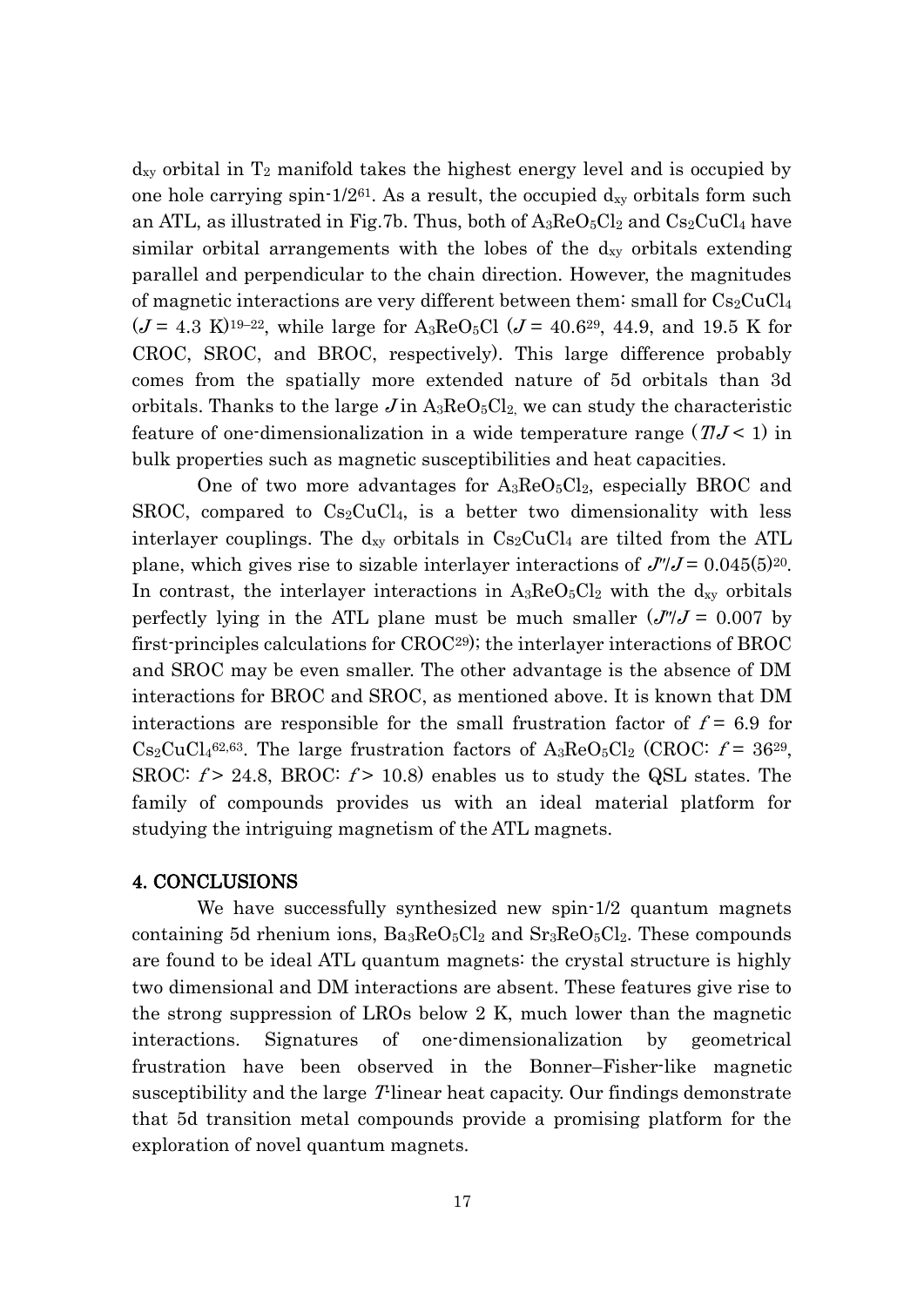## ACKNOWLEDGMENTS

This work was financially supported by Japan Society for the Promotion of Science (JSPS) KAKENHI Grant Number JP18K13491, JP18H04308 (J-Physics), JP19H04688 and by Core-to-Core Program (A) Advanced Research Networks.

## REFERENCES

- (1) Endoh, Y.; Shirane, G.; Birgeneau, R. J.; Richards, P. M.; Holt, S. L. Dynamics of an S=1/2, One-Dimensional Heisenberg Antiferromagnet. Phys. Rev. Lett. 1974, 32 (4), 170–173. https://doi.org/10.1103/PhysRevLett.32.170.
- (2) Tennant, D. A.; Perring, T. G.; Cowley, R. A.; Nagler, S. E. Unbound Spinons in the S=1/2 Antiferromagnetic Chain \${¥mathrm{KCuF}}\_{3}\$. Phys. Rev. Lett. 1993, 70 (25), 4003–4006. https://doi.org/10.1103/PhysRevLett.70.4003.
- (3) Anderson, P. W. Resonating Valence Bonds: A New Kind of Insulator? Mater. Res. Bull. 1973,  $8(2)$ , 153-160. https://doi.org/10.1016/0025-5408(73)90167-0.
- (4) Balents, L. Spin Liquids in Frustrated Magnets. Nature 2010, 464 (7286), 199– 208. https://doi.org/10.1038/nature08917.
- (5) Singh, R. R. P.; Huse, D. A. Three-Sublattice Order in Triangular- and Kagom¥'e-Lattice Spin-Half Antiferromagnets. Phys. Rev. Lett. 1992, <sup>68</sup> (11), 1766–1769. https://doi.org/10.1103/PhysRevLett.68.1766.
- (6) Bernu, B.; Lecheminant, P.; Lhuillier, C.; Pierre, L. Exact Spectra, Spin Susceptibilities, and Order Parameter of the Quantum Heisenberg Antiferromagnet on the Triangular Lattice. Phys. Rev.  $B$  1994,  $50(14)$ , 10048– 10062. https://doi.org/10.1103/PhysRevB.50.10048.
- (7) Capriotti, L.; Trumper, A. E.; Sorella, S. Long-Range N¥'eel Order in the Triangular Heisenberg Model. Phys. Rev. Lett. 1999, <sup>82</sup> (19), 3899–3902. https://doi.org/10.1103/PhysRevLett.82.3899.
- (8) Farnell, D. J. J.; Bishop, R. F.; Gernoth, K. A. Coupled Cluster Treatment of an Interpolating Triangle-Kagom¥'e Antiferromagnet. Phys. Rev. B 2001, 63 (22), 220402. https://doi.org/10.1103/PhysRevB.63.220402.
- (9) Weihong, Z.; McKenzie, R. H.; Singh, R. R. P. Phase Diagram for a Class of Spin-\$¥frac{1}{2}\$ Heisenberg Models Interpolating between the Square-Lattice, the Triangular-Lattice, and the Linear-Chain Limits. Phys. Rev.  $B$  1999,  $59(22)$ , 14367–14375. https://doi.org/10.1103/PhysRevB.59.14367.
- (10) Yunoki, S.; Sorella, S. Two Spin Liquid Phases in the Spatially Anisotropic Triangular Heisenberg Model. Phys. Rev. B 2006, <sup>74</sup> (1), 014408. https://doi.org/10.1103/PhysRevB.74.014408.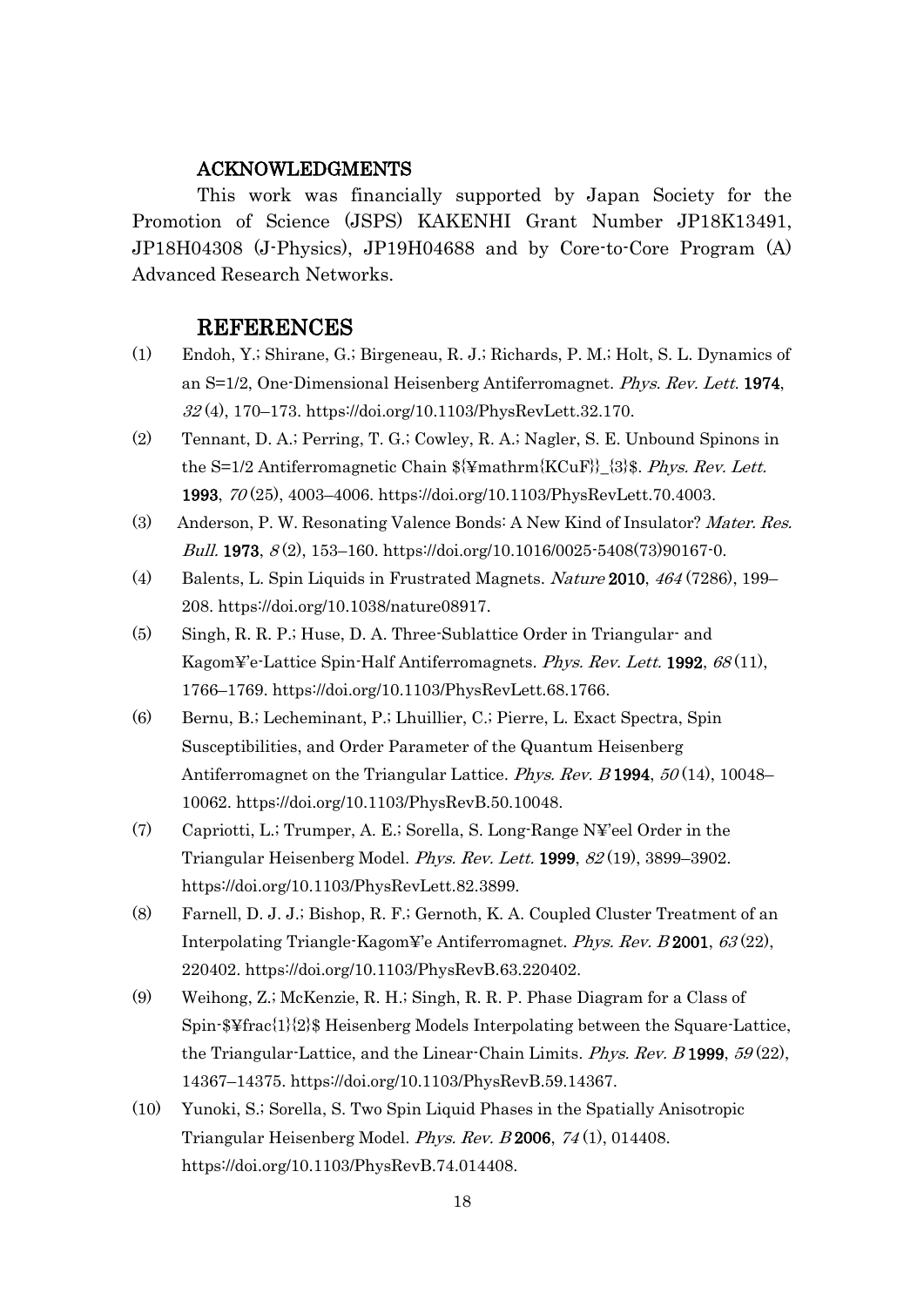- (11) Weng, M. Q.; Sheng, D. N.; Weng, Z. Y.; Bursill, R. J. Spin-Liquid Phase in an Anisotropic Triangular-Lattice Heisenberg Model: Exact Diagonalization and Density-Matrix Renormalization Group Calculations. Phys. Rev. B 2006, <sup>74</sup> (1), 012407. https://doi.org/10.1103/PhysRevB.74.012407.
- (12) Zheng, W.; Fjærestad, J. O.; Singh, R. R. P.; McKenzie, R. H.; Coldea, R. Anomalous Excitation Spectra of Frustrated Quantum Antiferromagnets. Phys. Rev. Lett. 2006, 96 (5), 057201. https://doi.org/10.1103/PhysRevLett.96.057201.
- (13) Starykh, O. A.; Balents, L. Ordering in Spatially Anisotropic Triangular Antiferromagnets. Phys. Rev. Lett. 2007, 98(7), 077205. https://doi.org/10.1103/PhysRevLett.98.077205.
- (14) Kohno, M.; Starykh, O. A.; Balents, L. Spinons and Triplons in Spatially Anisotropic Frustrated Antiferromagnets. Nat. Phys. 2007, <sup>3</sup> (11), 790–795. https://doi.org/10.1038/nphys749.
- (15) Hayashi, Y.; Ogata, M. Possibility of Gapless Spin Liquid State by One-Dimensionalization. J. Phys. Soc. Japan 2007, 76(5), 053705. https://doi.org/10.1143/JPSJ.76.053705.
- (16) Heidarian, D.; Sorella, S.; Becca, F. Spin- 1 2 Heisenberg Model on the Anisotropic Triangular Lattice: From Magnetism to a One-Dimensional Spin Liquid. Phys. Rev. B  $\cdot$  Condens. Matter Mater. Phys. 2009, 80(1), 012404. https://doi.org/10.1103/PhysRevB.80.012404.
- (17) Merino, J.; McKenzie, R. H.; Marston, J. B.; Chung, C. H. The Heisenberg Antiferromagnet on an Anisotropic Triangular Lattice: Linear Spin-Wave Theory. J. Phys. Condens. Matter 1999, <sup>11</sup> (14), 2965. https://doi.org/10.1088/0953-8984/11/14/012.
- (18) Trumper, A. E. Spin-Wave Analysis to the Spatially Anisotropic Heisenberg Antiferromagnet on a Triangular Lattice. *Phys. Rev. B* 1999, 60(5), 2987–2989. https://doi.org/10.1103/PhysRevB.60.2987.
- (19) Coldea, R.; Tennant, D. A.; Tsvelik, A. M.; Tylczynski, Z. Experimental Realization of a 2D Fractional Quantum Spin Liquid. Phys. Rev. Lett. 2001, <sup>86</sup> (7), 1335–1338. https://doi.org/10.1103/PhysRevLett.86.1335.
- (20) Coldea, R.; Tennant, A.; Tylczynski, Z. Extended Scattering Continua Characteristic of Spin Fractionalization in the Two-Dimensional Frustrated Quantum Magnet Cs2CuCl4observed by Neutron Scattering. Phys. Rev. B 2003, 68, 134424. https://doi.org/10.1103/PhysRevB.68.134424.
- (21) Zheng, W.; Singh, R. R. P. P.; McKenzie, R. H.; Coldea, R. Temperature Dependence of the Magnetic Susceptibility for Triangular-Lattice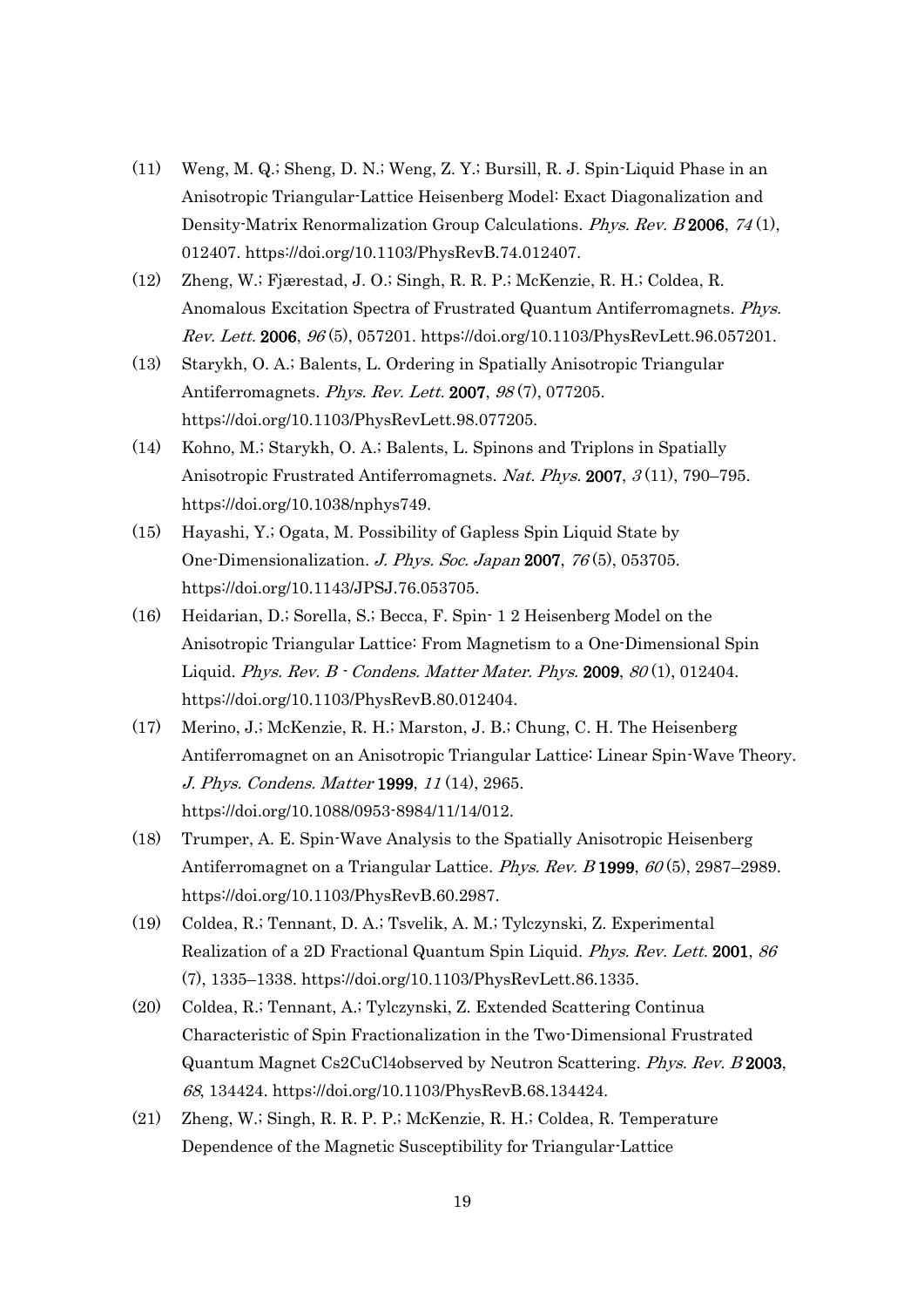Antiferromagnets with Spatially Anisotropic Exchange Constants. Phys. Rev. B 2005, 71, 134422. https://doi.org/10.1103/PhysRevB.71.134422.

- (22) Zvyagin, S. A.; Kamenskyi, D.; Ozerov, M.; Wosnitza, J.; Ikeda, M.; Fujita, T.; Hagiwara, M.; Smirnov, A. I.; Soldatov, T. A.; Shapiro, A. Y.; et al. Direct Determination of Exchange Parameters in  ${\{\text{Ymathrmf}(Cs)\}}_{2}$  {2}{\{\pi}{\pi}{\pi}}\_{1}\$ and \${¥mathrm{Cs}}\_{2}{¥mathrm{CuCl}}\_{4}\$: High-Field Electron-Spin-Resonance Studies. Phys. Rev. Lett. 2014, 112(7), 077206. https://doi.org/10.1103/PhysRevLett.112.077206.
- (23) Shimizu, Y.; Miyagawa, K.; Kanoda, K.; Maesato, M.; Saito, G. Spin Liquid State in an Organic Mott Insulator with a Triangular Lattice. Phys. Rev. Lett. 2003, <sup>91</sup> (10), 107001. https://doi.org/10.1103/PhysRevLett.91.107001.
- (24) Koretsune, T.; Hotta, C. Evaluating Model Parameters of the \$¥ensuremath{¥kappa}\$- and \${¥ensuremath{¥beta}}^{¥ensuremath{'}}\$-Type Mott Insulating Organic Solids. Phys. Rev. B 2014, <sup>89</sup> (4), 045102. https://doi.org/10.1103/PhysRevB.89.045102.
- (25) Powell, B. J.; Kenny, E. P.; Merino, J. Dynamical Reduction of the Dimensionality of Exchange Interactions and the ``Spin-Liquid'' Phase of \$¥ensuremath{¥kappa}\$-\$(¥mathrm{BEDT}¥text{¥ensuremath{-}}¥mathrm{T TF}{)}\_{2}X\$. Phys. Rev. Lett. 2017, <sup>119</sup> (8), 087204. https://doi.org/10.1103/PhysRevLett.119.087204.
- (26) Kandpal, H. C.; Opahle, I.; Zhang, Y.-Z.; Jeschke, H. O.; Valentí, R. Revision of Model Parameters for \$¥ensuremath{¥kappa}\$-Type Charge Transfer Salts: An Ab Initio Study. Phys. Rev. Lett. 2009, <sup>103</sup> (6), 067004. https://doi.org/10.1103/PhysRevLett.103.067004.
- (27) Nakamura, K.; Yoshimoto, Y.; Kosugi, T.; Arita, R.; Imada, M. Ab Initio Derivation of Low-Energy Model for κ-ET Type Organic Conductors. J. Phys. Soc. Japan 2009, <sup>78</sup> (8), 083710. https://doi.org/10.1143/JPSJ.78.083710.
- (28) Hirai, D.; Yajima, T.; Nishio-Hamane, D.; Kim, C.; Akiyama, H.; Kawamura, M.; Misawa, T.; Abe, N.; Arima, T.; Hiroi, Z. "Visible" 5d Orbital States in a Pleochroic Oxychloride. J. Am. Chem. Soc. 2017, 139 (31), 10784-10789. https://doi.org/10.1021/jacs.7b05128.
- (29) Hirai, D.; Nawa, K.; Kawamura, M.; Misawa, T.; Hiroi, Z. One-Dimensionalization by Geometrical Frustration in the Anisotropic Triangular Lattice of the 5d Quantum Antiferromagnet Ca3ReO5Cl2. J. Phys. Soc. Japan 2019, <sup>88</sup> (4), 044708. https://doi.org/10.7566/JPSJ.88.044708.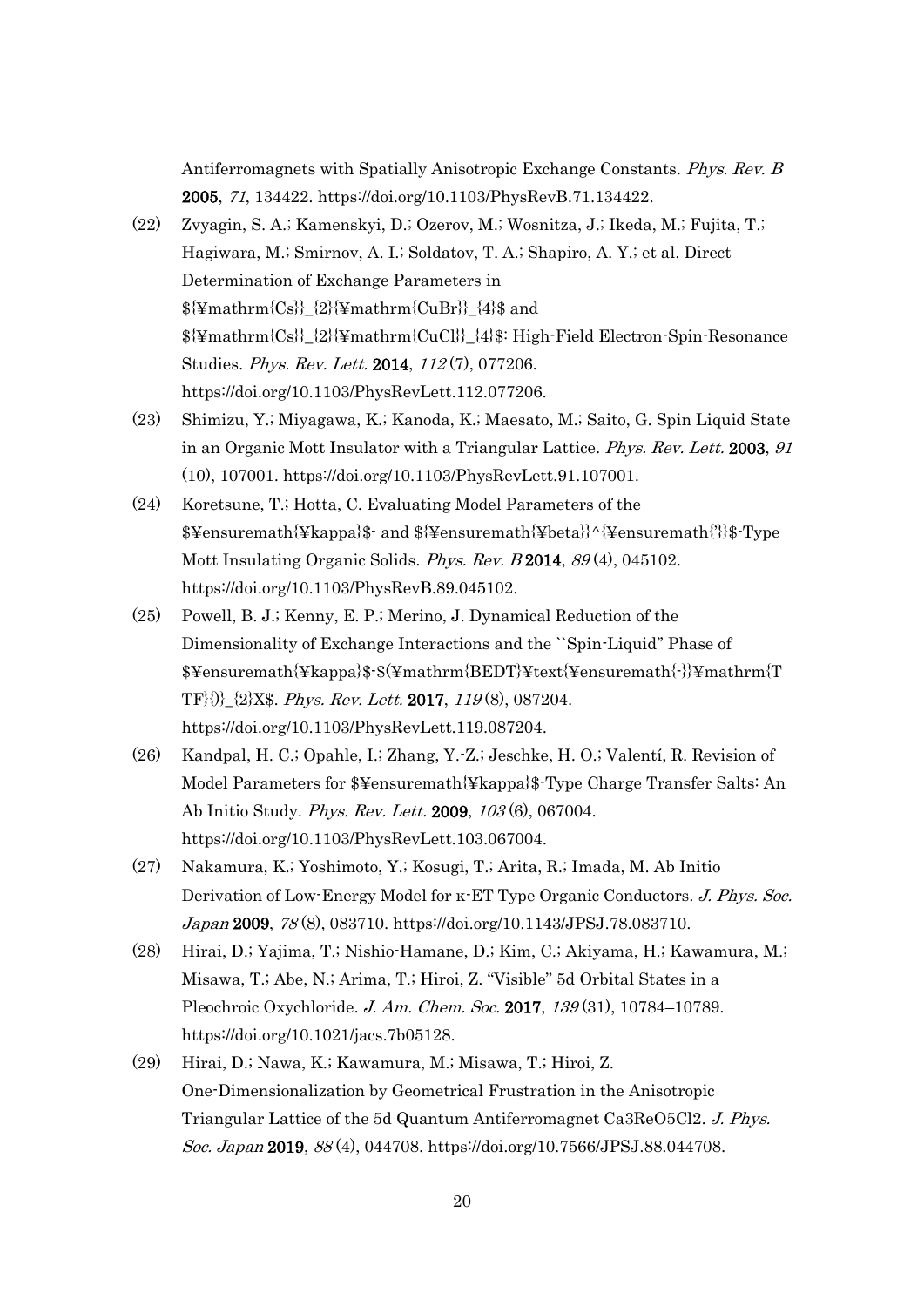- (30) Kageyama, H.; Hayashi, K.; Maeda, K.; Attfield, J. P.; Hiroi, Z.; Rondinelli, J. M.; Poeppelmeier, K. R. Expanding Frontiers in Materials Chemistry and Physics with Multiple Anions. Nat. Commun. 2018,  $9(1)$ , 772. https://doi.org/10.1038/s41467-018-02838-4.
- (31) Han, T.-H.; Helton, J. S.; Chu, S.; Nocera, D. G.; Rodriguez-Rivera, J. A.; Broholm, C.; Lee, Y. S. Fractionalized Excitations in the Spin-Liquid State of a Kagome-Lattice Antiferromagnet. Nature 2012, 492 (7429), 406–410. https://doi.org/10.1038/nature11659.
- (32) Hiroi, Z.; Hanawa, M.; Kobayashi, N.; Nohara, M.; Takagi, H.; Kato, Y.; Takigawa, M. Spin-1/2 Kagomé-Like Lattice in Volborthite Cu3V2O7(OH)2·2H2O. J. Phys. Soc. Japan 2001, 70 (11), 3377-3384. https://doi.org/10.1143/JPSJ.70.3377.
- (33) Okamoto, Y.; Yoshida, H.; Hiroi, Z. Vesignieite BaCu3V2O8 (OH)2 as a Candidate Spin-1/2 Kagome Antiferromagnet. J. Phys. Soc. Japan 2009, <sup>78</sup> (3), 033701. https://doi.org/10.1143/JPSJ.78.033701.
- (34) Okuma, R.; Nakamura, D.; Okubo, T.; Miyake, A.; Matsuo, A.; Kindo, K.; Tokunaga, M.; Kawashima, N.; Takeyama, S.; Hiroi, Z. A Series of Magnon Crystals Appearing under Ultrahigh Magnetic Fields in a Kagomé Antiferromagnet. Nat. Commun. 2019, 10 (1), 1229. https://doi.org/10.1038/s41467-019-09063-7.
- (35) Melzi, R.; Aldrovandi, S.; Tedoldi, F.; Carretta, P.; Millet, P.; Mila, F. Magnetic and Thermodynamic Properties of Li2VOSiO4: A Two-Dimensional  $S = 1/2$ Frustrated Antiferromagnet on a Square Lattice. Phys. Rev. B 2001, <sup>64</sup> (2), 024409. https://doi.org/10.1103/PhysRevB.64.024409.
- (36) Tsirlin, A. A.; Belik, A. A.; Shpanchenko, R. V.; Antipov, E. V.; Takayama-Muromachi, E.; Rosner, H. Frustrated Spin-1/2 Square Lattice in the Layered Perovskite PbVO3. Phys. Rev. B 2008, <sup>77</sup> (9), 092402. https://doi.org/10.1103/PhysRevB.77.092402.
- (37) Nath, R.; Tsirlin, A. A.; Rosner, H.; Geibel, C. Magnetic Properties of BaCdVO(PO4)2: A Strongly Frustrated Spin-1/2 Square Lattice Close to the Quantum Critical Regime. Phys. Rev. B 2008, <sup>78</sup> (6), 064422. https://doi.org/10.1103/PhysRevB.78.064422.
- (38) Seidel, A.; Marianetti, C. A.; Chou, F. C.; Ceder, G.; Lee, P. A. S = 1/2 Chains and Spin-Peierls Transition in TiOCl. Phys. Rev. B 2003, 67(2), 020405. https://doi.org/10.1103/PhysRevB.67.020405.
- (39) van Smaalen, S.; Palatinus, L.; Schönleber, A. Incommensurate Interactions and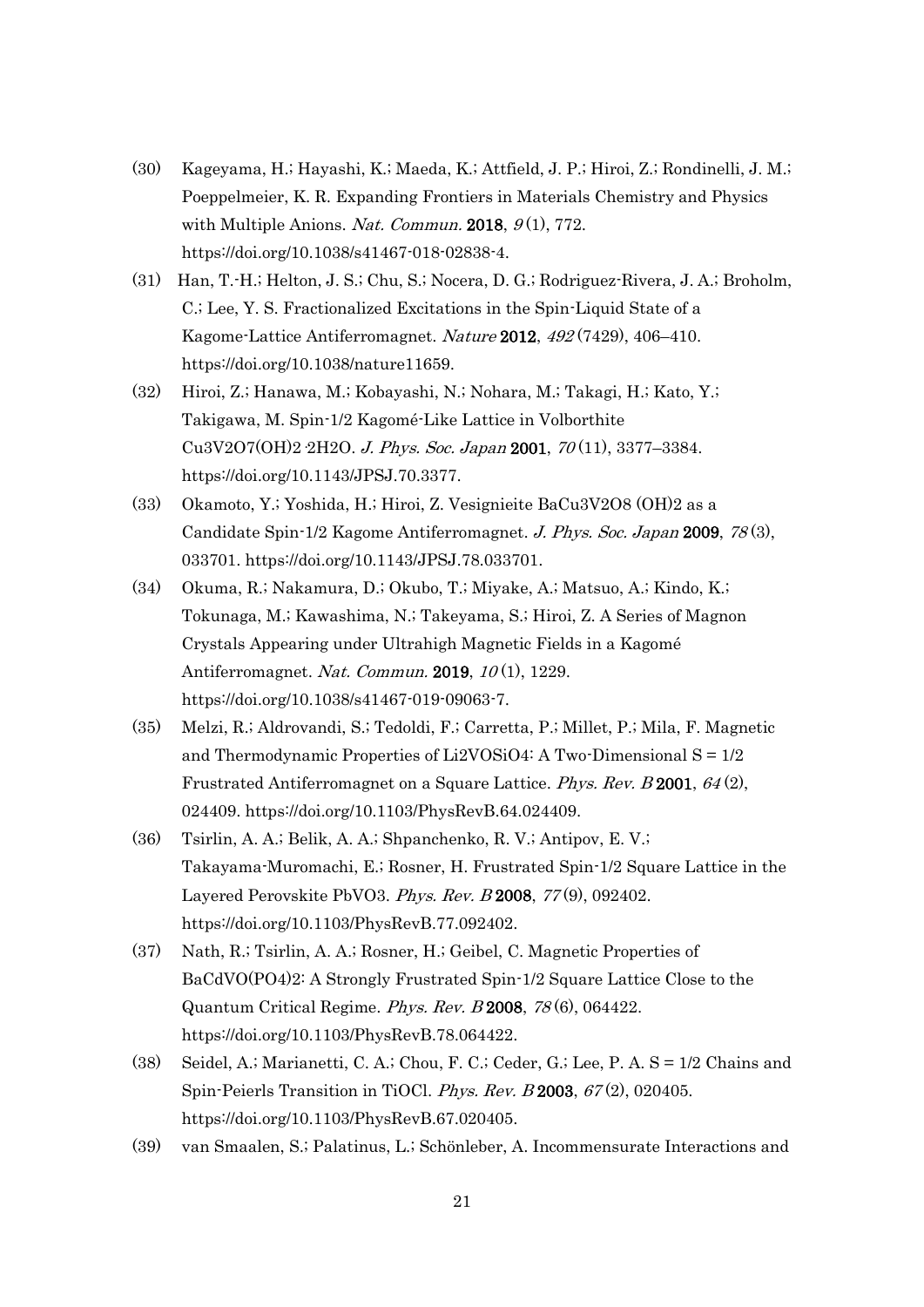Nonconventional Spin-Peierls Transition in TiOBr. Phys. Rev. B 2005, <sup>72</sup> (2), 020105. https://doi.org/10.1103/PhysRevB.72.020105.

- (40) Zikmund, Z. The Crystal Structure of Ca3WO5Cl2 and the Configuration of the WO54− Ion. Acta Crystallogr. Sect. B Struct. Crystallogr. Cryst. Chem. 1974, <sup>30</sup> (11), 2587–2593. https://doi.org/10.1107/S0567740874010934.
- (41) Dunn, P. J.; Grice, J. D.; Bideaux, R. A. Pinalite, New Lead Tungsten Chloride Mineral from the Mammoth Mine, Pinal County, Arizona. Am. Mineral. 1989, 74 (7–8), 934–935.
- (42) Grice, J. D.; Dunn, P. J. Crystal-Structure Determination of Pinalite. Am. Mineral. 2000, 85 (5–6), 806–809. https://doi.org/10.2138/am-2000-5-622.
- (43) Charkin, D. O.; Lightfoot, P. Synthesis of Novel Lead-Molybdenum and Lead-Tungsten Oxyhalides with the Pinalite Structure, Pb3MoO5Cl2 and Pb3WO5Br2. Am. Mineral. 2006, 91 (11–12), 1918–1921. https://doi.org/10.2138/am.2006.2158.
- (44) Shannon, R. D. Revised Effective Ionic Radii and Systematic Studies of Interatomic Distances in Halides and Chalcogenides. Acta Crystallogr. Sect. A 1976, 32 (5), 751–767. https://doi.org/10.1107/S0567739476001551.
- (45) Giannozzi, P.; Andreussi, O.; Brumme, T.; Bunau, O.; Nardelli, M. B.; Calandra, M.; Car, R.; Cavazzoni, C.; Cococcioni, M.; Colonna, N.; et al. Advanced Capabilities for Materials Modelling with Q Uantum ESPRESSO. J. Phys. Condens. Matter 2017, 29 (46), 465901. https://doi.org/10.1088/1361-648X/aa8f79.
- (46) Perdew, J. P.; Burke, K.; Ernzerhof, M. Generalized Gradient Approximation Made Simple. *Phys. Rev. Lett.* **1996**, 77(18), 3865–3868. https://doi.org/10.1103/PhysRevLett.77.3865.
- (47) Vanderbilt, D. Soft Self-Consistent Pseudopotentials in a Generalized Eigenvalue Formalism. *Phys. Rev. B* 1990, 41 (11), 7892-7895. https://doi.org/10.1103/PhysRevB.41.7892.
- (48) Mostofi, A. A.; Yates, J. R.; Pizzi, G.; Lee, Y.-S.; Souza, I.; Vanderbilt, D.; Marzari, N. An Updated Version of Wannier90: A Tool for Obtaining Maximally-Localised Wannier Functions. Comput. Phys. Commun. 2014, <sup>185</sup> (8), 2309–2310. https://doi.org/10.1016/j.cpc.2014.05.003.
- (49) Spitsyn, V.I., Balashov, V.L., Kharlanov, A.L., Lykova, L.N., and Kovba, L. M. Crystal Structure of Ba3WO5Cl2. Sov. Physics, Dokl. (Doklady Akad. Nauk SSSR) 1985, 30, 732–733.
- (50) Krivovichev, S. .; Armbruster, T.; Depmeier, W. Crystal Structures of Pb8O5(AsO4)2 and Pb5O4(CrO4), and Review of PbO-Related Structural Units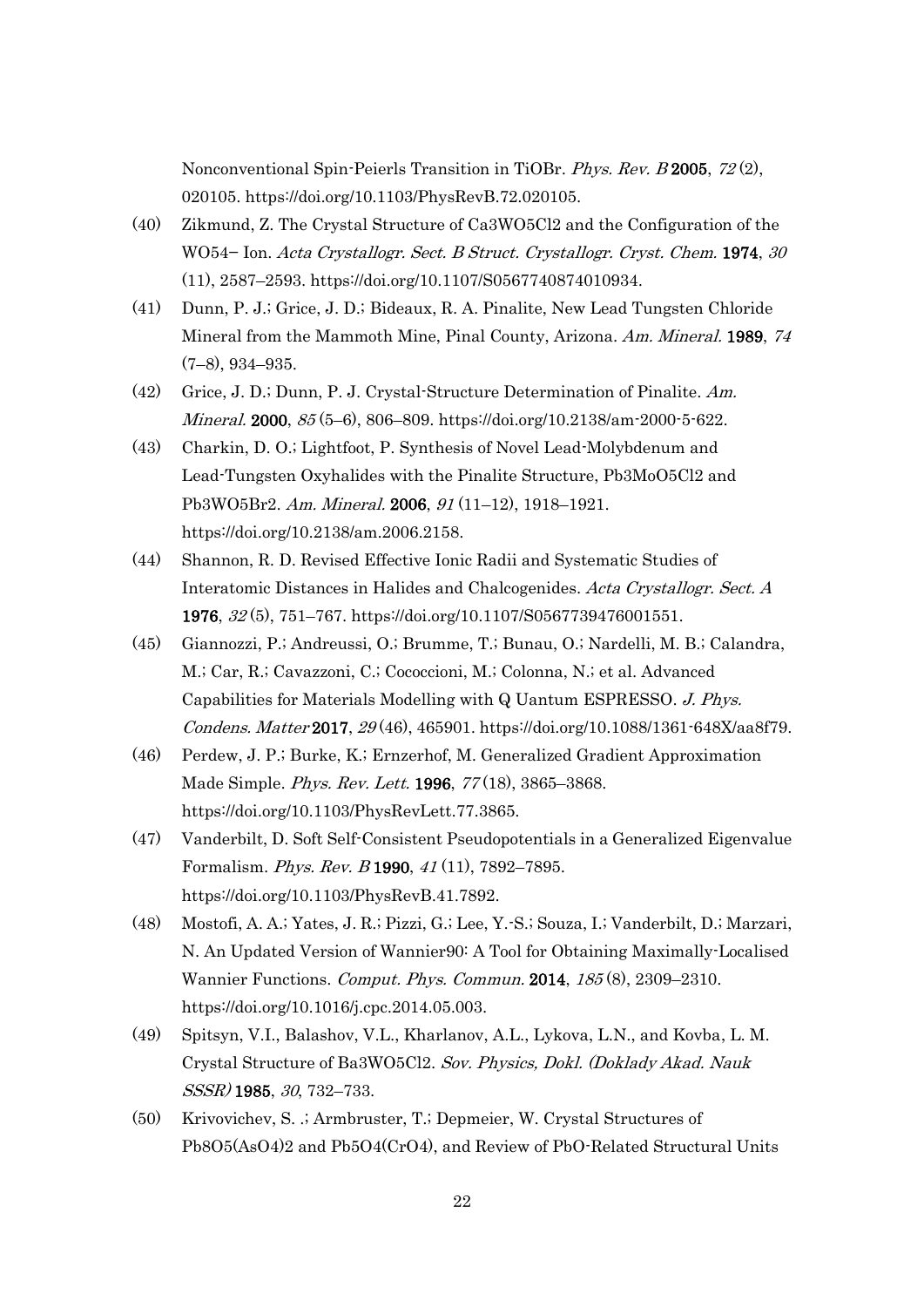in Inorganic Compounds. J. Solid State Chem. 2004, 177 (4–5), 1321–1332. https://doi.org/10.1016/J.JSSC.2003.11.005.

- (51) Zorko, A.; Nellutla, S.; van Tol, J.; Brunel, L. C.; Bert, F.; Duc, F.; Trombe, J.-C.; de Vries, M. A.; Harrison, A.; Mendels, P. Dzyaloshinsky-Moriya Anisotropy in the Spin-1/2 Kagome Compound ZnCu3(OH)6Cl2. Phys. Rev. Lett. 2008, <sup>101</sup> (2), 026405. https://doi.org/10.1103/PhysRevLett.101.026405.
- (52) Okuma, R.; Yajima, T.; Nishio-Hamane, D.; Okubo, T.; Hiroi, Z. Weak Ferromagnetic Order Breaking the Threefold Rotational Symmetry of the Underlying Kagome Lattice InCdCu3(OH)6(NO3)2·H2O. Phys. Rev. B 2017, <sup>95</sup> (9), 094427. https://doi.org/10.1103/PhysRevB.95.094427.
- (53) Baker, G. A. Application of the Padé Approximant Method to the Investigation of Some Magnetic Properties of the Ising Model. Phys. Rev. 1961, <sup>124</sup> (3), 768–774. https://doi.org/10.1103/PhysRev.124.768.
- (54) Bonner, J. C.; Fisher, M. E. Linear Magnetic Chains with Anisotropic Coupling. Phys. Rev. 1964, 135 (3A), A640-A658. https://doi.org/10.1103/PhysRev.135.A640.
- (55) Johnston, D. C.; Kremer, R. K.; Troyer, M.; Wang, X.; Klümper, A.; Bud'ko, S. L.; Panchula, A. F.; Canfield, P. C. Thermodynamics of Spin \$S=1/2\$ Antiferromagnetic Uniform and Alternating-Exchange Heisenberg Chains. Phys. Rev. B 2000, <sup>61</sup> (14), 9558–9606. https://doi.org/10.1103/PhysRevB.61.9558.
- (56) Klümper, A. The Spin-1/2 Heisenberg Chain: Thermodynamics, Quantum Criticality and Spin-Peierls Exponents. Eur. Phys. J. B - Condens. Matter Complex Syst. 1998, <sup>5</sup> (3), 677–685. https://doi.org/10.1007/s100510050491.
- (57) Kim, B. J.; Jin, H.; Moon, S. J.; Kim, J.-Y.; Park, B.-G.; Leem, C. S.; Yu, J.; Noh, T. W.; Kim, C.; Oh, S.-J.; et al. Novel  $\{J\}_{\mathcal{I}}\$  mathrm{eff}}=1/2\$ Mott State Induced by Relativistic Spin-Orbit Coupling in \${¥mathrm{Sr}}\_{2}{¥mathrm{IrO}}\_{4}\$. Phys. Rev. Lett. 2008, 101(7), 076402. https://doi.org/10.1103/PhysRevLett.101.076402.
- (58) Kim, B. J.; Ohsumi, H.; Komesu, T.; Sakai, S.; Morita, T.; Takagi, H.; Arima, T. Phase-Sensitive Observation of a Spin-Orbital Mott State in Sr2IrO4. Science (80-. ). 2009, <sup>323</sup> (5919), 1329–1332. https://doi.org/10.1126/science.1167106.
- (59) Hirai, D.; Hiroi, Z. Successive Symmetry Breaking in a Jeff = 3/2 Quartet in the Spin–Orbit Coupled Insulator Ba2MgReO6. J. Phys. Soc. Japan 2019, <sup>88</sup> (6), 064712. https://doi.org/10.7566/JPSJ.88.064712.
- (60) Erickson, A. S.; Misra, S.; Miller, G. J.; Gupta, R. R.; Schlesinger, Z.; Harrison, W.